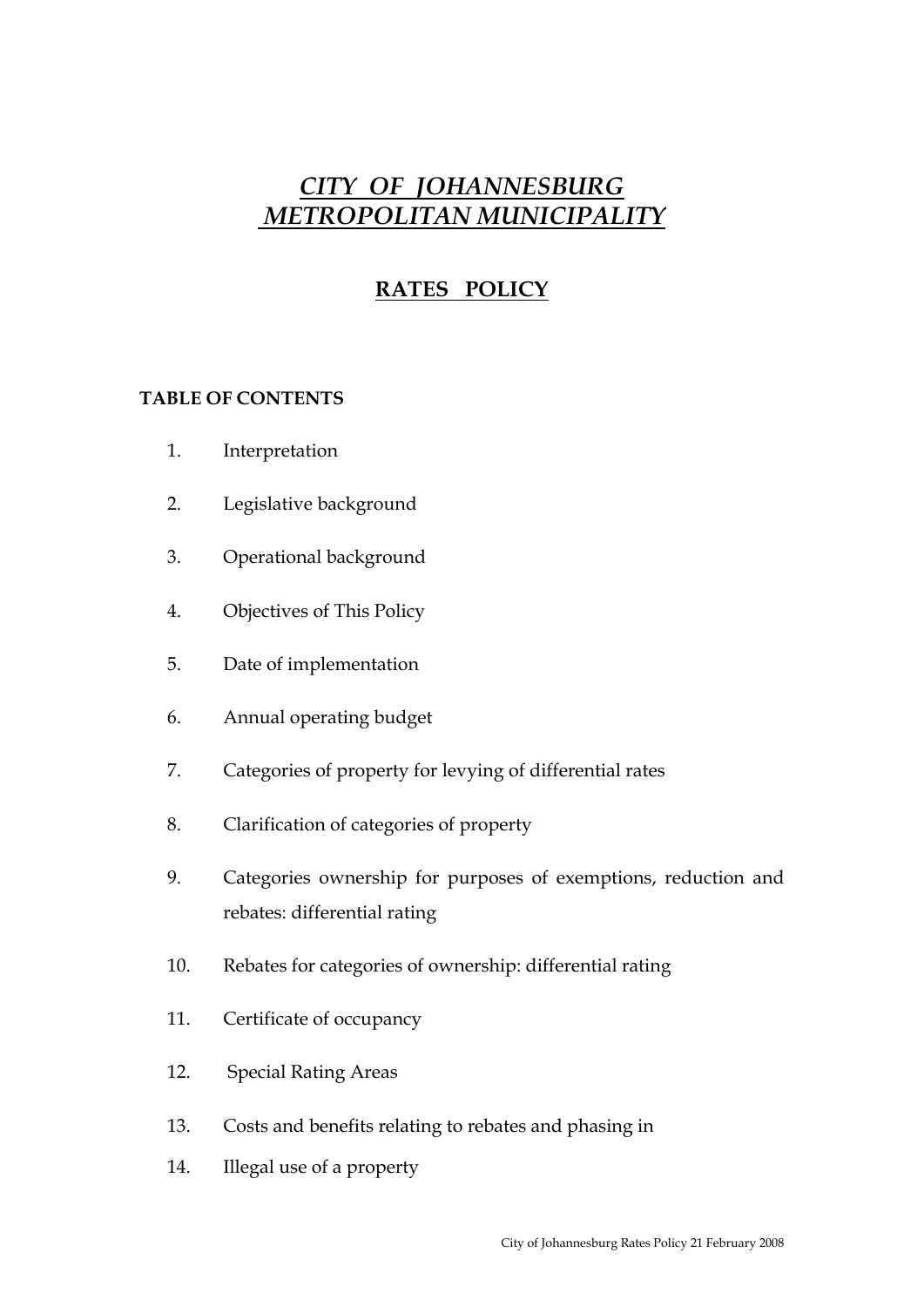- 15. Phasing in of an increase in rates
- 16. Liability for rates
- 17. Dealing with applications in terms of the Policy
- 18. Inspection of and objection to an entry in the Valuation Roll
- 19. Conclusion

#### **Interpretation**

1.(1) In this Policy any word or expression to which a meaning has been assigned in the Act bears that meaning unless the context otherwise indicates and, unless the context otherwise indicates –

 "**consent use"** means the purpose for which land may lawfully be used and on which buildings may be erected and used only with the consent of the Council:

## "**Council"** means –

- (a) the Metropolitan Municipality of the City of Johannesburg established by Provincial Notice No. 6766 of 2000, as amended, exercising its legislative and executive authority through its municipal Council; or
- (b) its successor in title; or
- (c) a structure or person exercising a delegated power or carrying out an instruction, where any power in this policy has been delegated or sub-delegated, or an instruction given, as contemplated in section 59 of the Systems Act,
- (d) in respect of ownership of property, rateability and liability for rates, a service provider fulfilling a responsibility assigned to it,
- (e) through a service delivery agreement in terms of section 81(2) of the Systems Act or any other law,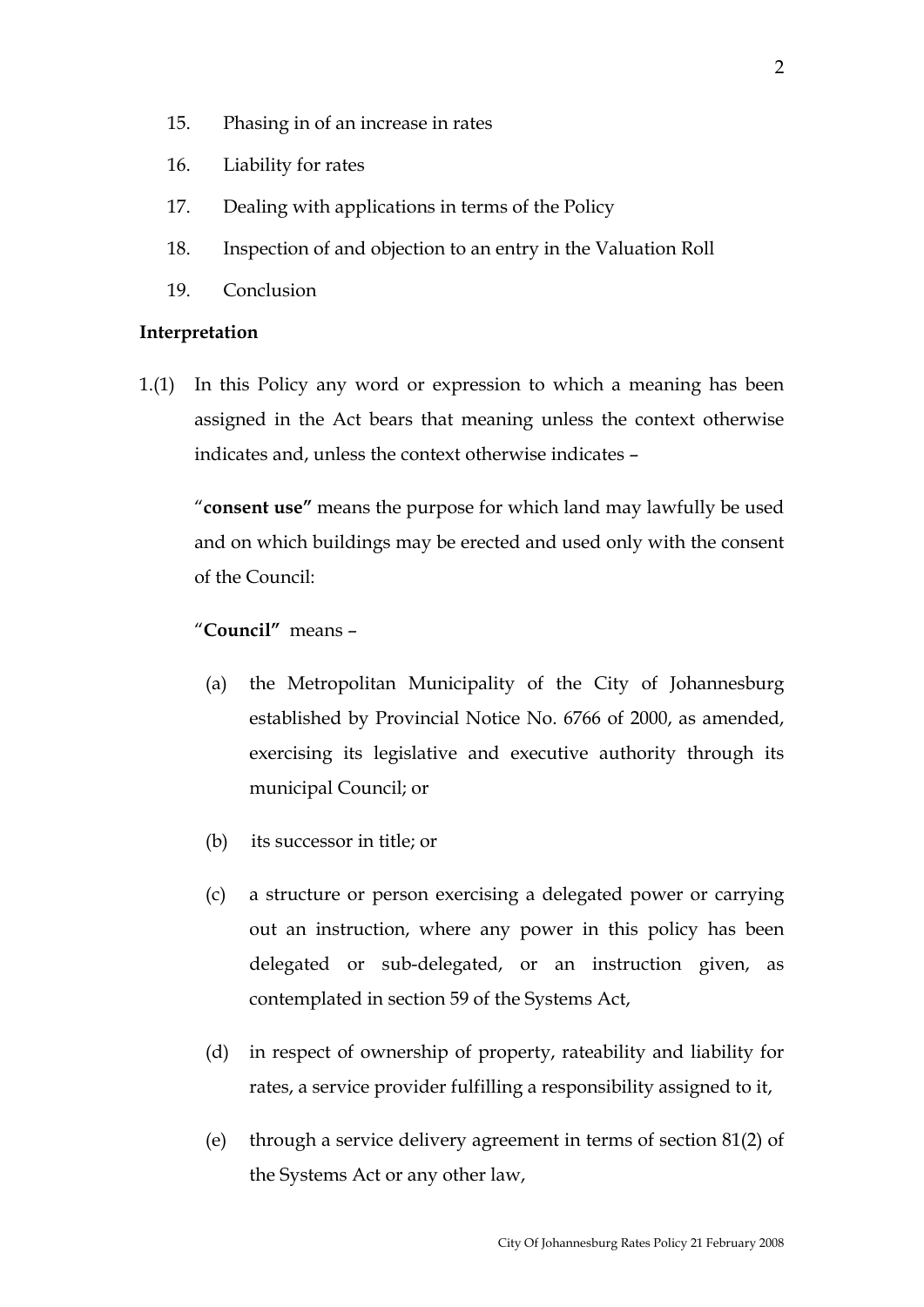**"financial year"** means any period commencing on 1 July of a calendar year and ending on 30 June of the next succeeding calendar year;

 **"inner city"** means the Johannesburg central business district as determined by Council;

 **"municipal property"** means property owned, vested or under the control and management of the Council or it's service provider in terms of any applicable legislation;

 **"ratepayer"** means any owner of rateable property as well as any owner of a rateable property held under sectional title, situate within the area of jurisdiction of the Council;

 **"school"** means a school as defined in the South African Schools Act, Act 84 of 1996**;** 

 **"service provider"** means a service provider contemplated in paragraph (d) of the definition of "Council";

 **"State"** means the National Government and the Gauteng Provincial Government;

 **"Systems Act"** means the Local Government: Municipal Systems Act, 2000 (Act No. 32 of 2000);

 **"the Act"** means the Local Government : Municipal Property Rates Act, 2004 (Act No. 6 of 2004);

 **"technical and other colleges"** means a public college and a private college as contemplated in the Further Education and Training Colleges Act, 2006 (Act No. 16 of 2006);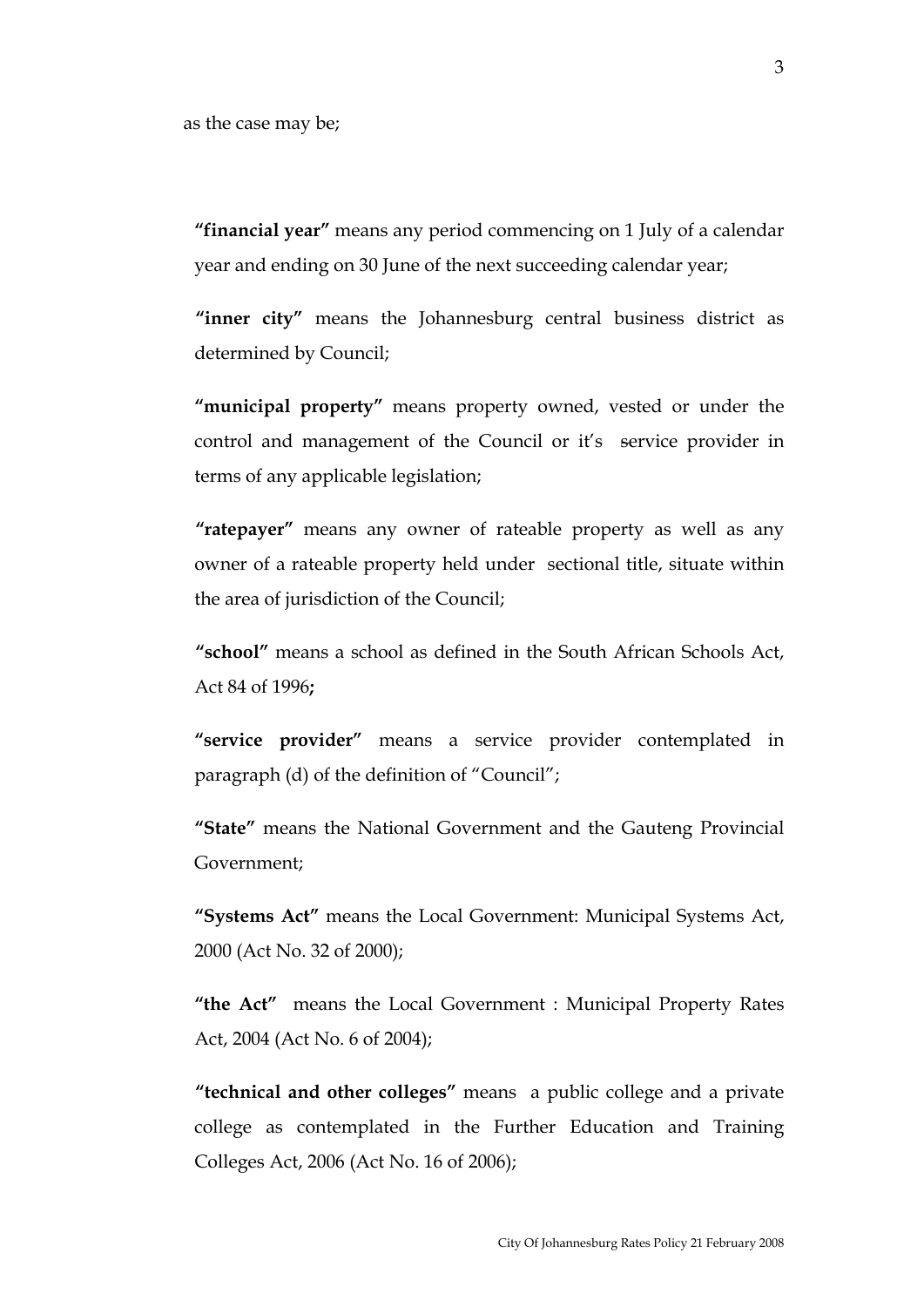#### **"town planning scheme"** means –

- (a) a town-planning scheme, which is in operation as contemplated in the Town Planning and Townships Ordinance, (Ordinance No 25 of 1965 and the Town Planning and Townships Ordinance (Ordinance No. 15 of 1986); and
- (b) any scheme or document which in terms of any applicable legislation is legally in operation and records or sets out, by means of maps, schedules or any other document, the development rights specifying the purpose for which land may lawfully be used or any buildings may be erected, or both;
- **"university"** means any university and technicon as defined in section 1 of the Higher Education Act, 1997 (Act No. 101 of 1997);
- **"zoning"** means the purpose for which land may lawfully be used or on which buildings may be erected or used, or both, as contained in an applicable town planning scheme and **"**zoned **"** has a corresponding meaning. Where a property carries multiple zoning rights, the categorisation of such property will be in accordance with the highest rating category.
- (2) Any word or expression
	- (a) imparting any gender or the neuter includes both genders and the neuter, or
	- (b) imparting the singular only also includes the plural and vice versa,

unless the context otherwise indicates.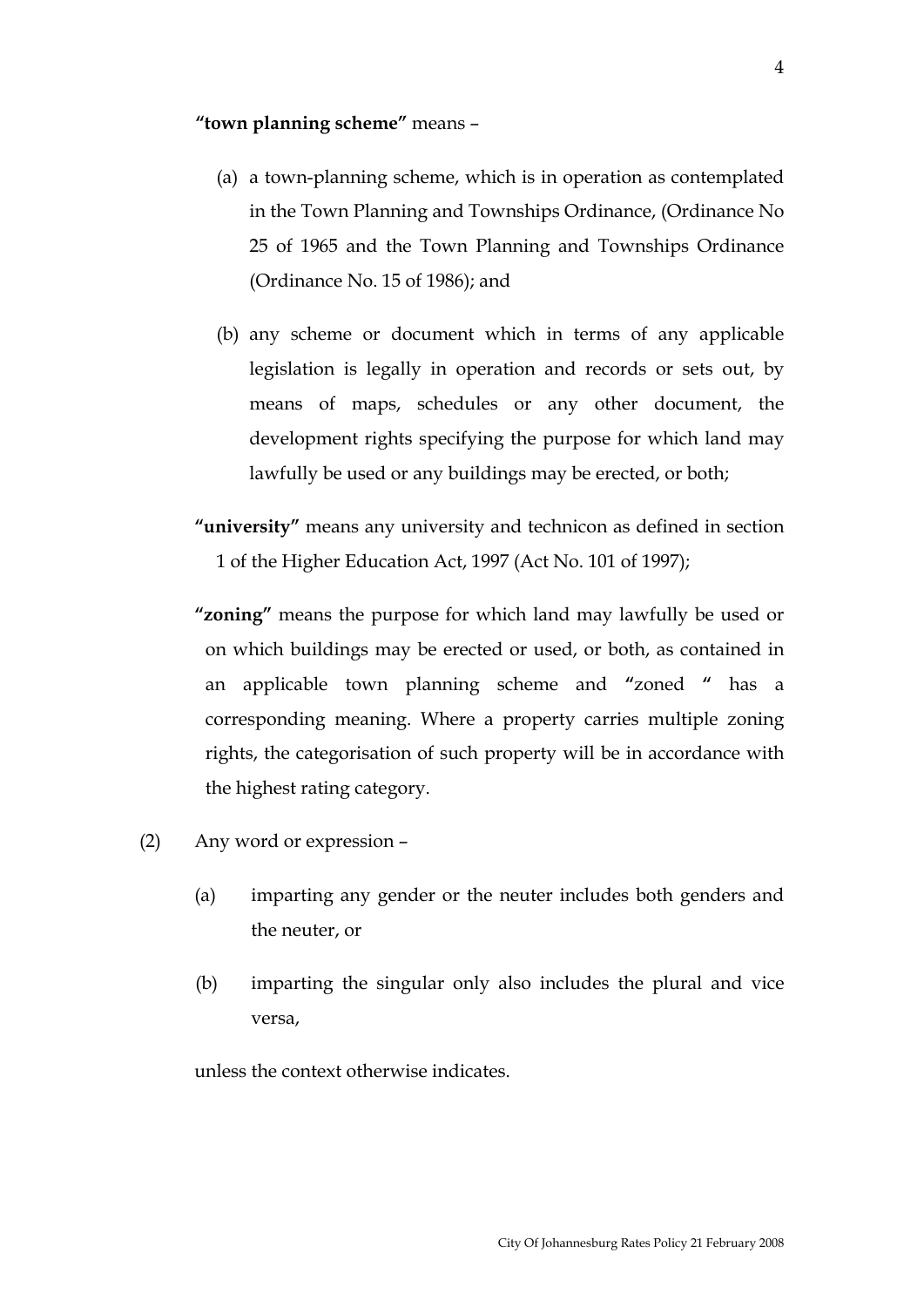#### **Legislative background**

1 (1) In terms of the Constitution of the Republic Of South Africa 1996 the Council may impose rates on property.

(2) In terms of section  $4(1)(c)$  of the Systems Act, the Council may inter alia levy rates on property to finance operational expenditure of the Council.

(3) In terms of section  $62(1)(f)(ii)$  of the Local Government: Municipal Finance Management Act, 2003 (Act No. 56 of 2003), the municipal manager appointed in terms of section 82 of the Local Government: Municipal Structures Act, 1998 (Act No. 117 of 1998), in his capacity as the Council's accounting officer, must ensure that the Council has and implements a rates policy.

- 2 The Council:
	- (1) must in terms of section 3(1) of the Act, adopt a policy consistent with the Act on the levying of rates on rateable property in the municipality.
	- (2) Must in terms of section 6(1) of the Act, adopt by-laws to give effect to the implementation of its Rates policy.
	- (3) must in terms of section 5(1) of the Act, annually review, and may, if necessary, amend this Policy and proposals for reviewing this Policy must be considered by the Council in conjunction with its annual operating budget.
	- (4) may in terms of section 22 of the Act, levy an additional rate on property in a special rating area and in doing so may differentiate between categories of property;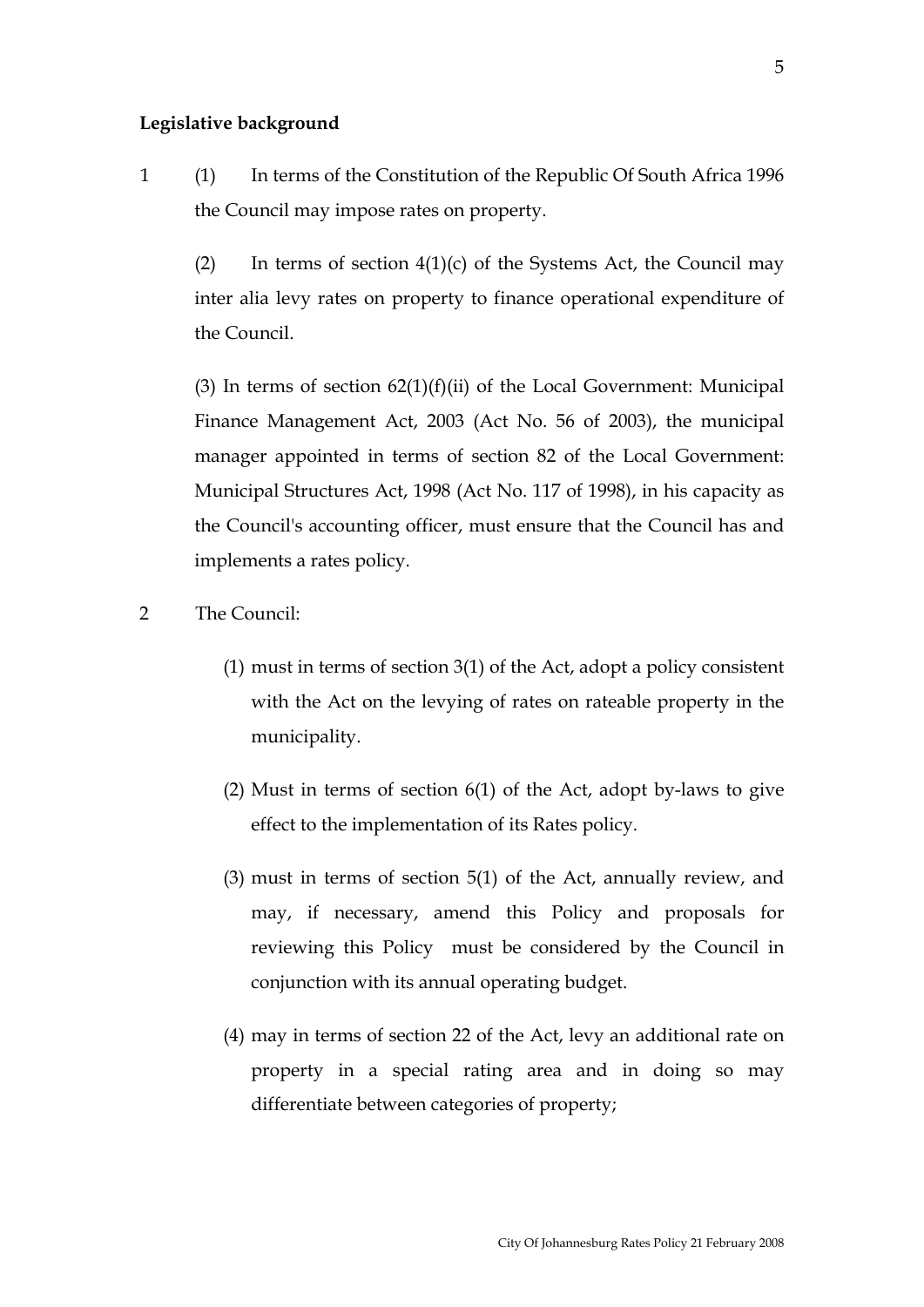3 This policy is drafted in compliance with the provisions of sections 3(1) and 6(1) of the Act and must be read within the context of the Act.

# **Operational background**

- 3.(1) This Policy is designed to ensure equitable treatment by the Council in the levying of rates on property owners, including owners under sectional title, as well as other persons who may become liable for the payment of rates.
	- (2) This Policy must be read in conjunction with the provisions of any applicable town planning scheme as well as the Town Planning and Townships Ordinance, 25 of 1965 and the Town Planning and Townships Ordinance, 1986, and any other legislation pertaining to the use of the property.
	- (3) The Council is in terms of section 16(1) of the Local Government: Municipal Finance Management Act, 2003, required to approve an annual operating budget prior to the commencement of each financial year and the income from rates must be used to finance in full or in part, the annual operating expenditure of the Council as reflected in such budget.

# **Objectives of the Policy**

- 4. The key objectives of the Policy are to
	- (a) ensure that all owners of rateable property are informed about their liability for rates;
	- (b) specify relief measures for ratepayers who may qualify for relief or partial relief in respect of the payment of rates through exemptions, reductions and rebates as contemplated in section 15 of the Act;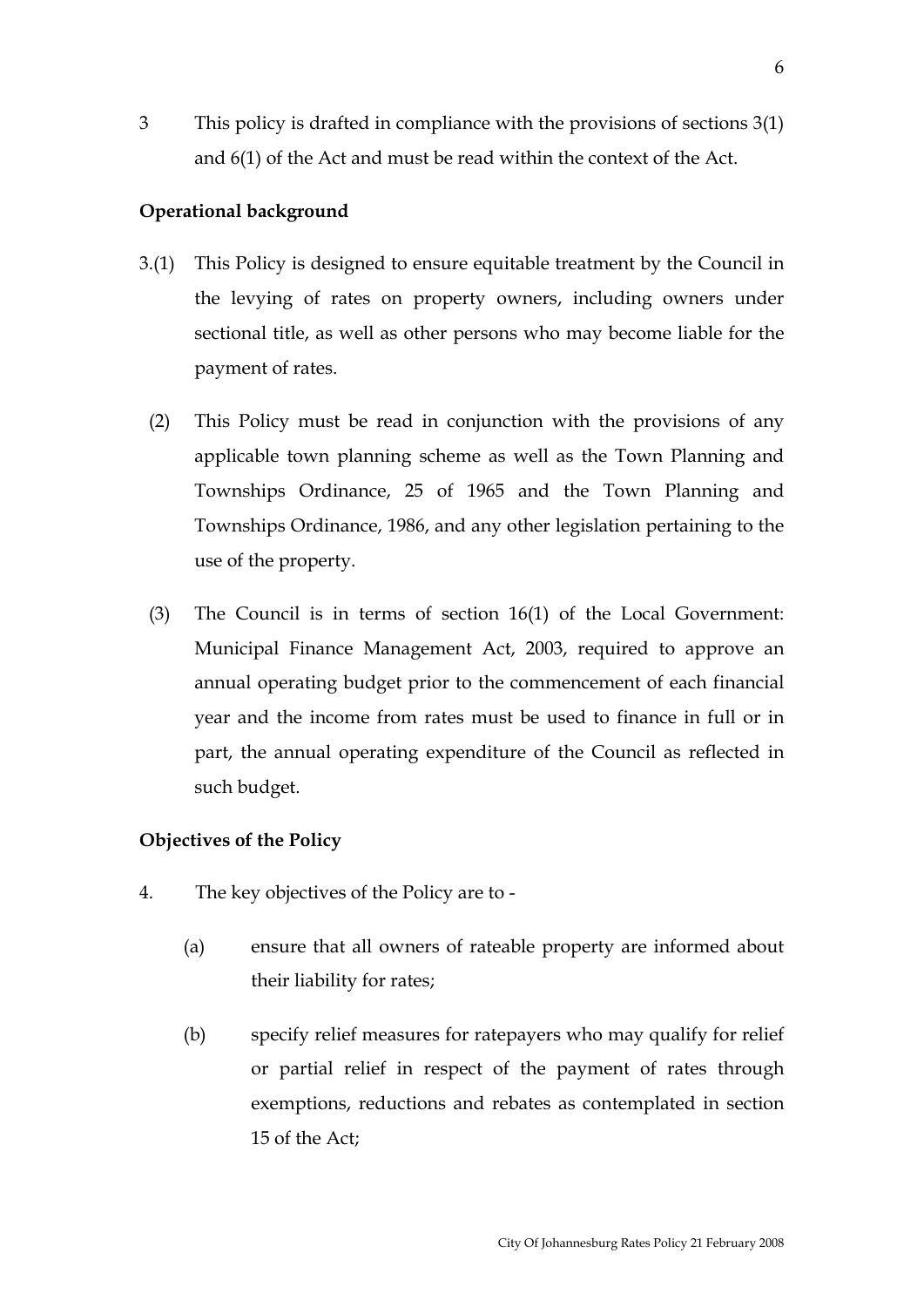- (c) empower the Council to specify a threshold in excess of that contemplated in section 15(1)(a) of the Act at which rating in respect of residential properties may commence, which it is hereby authorised to do;
- (d) set out the criteria to be applied by the Council if it
	- (i) increases rates; and
	- (ii) levies differential rates on different categories of property;
- (e) provide for categories of public benefit organisations, approved in terms of section 30(1) of the Income Tax Act, 1962 (Act No. 58 of 1962) as amended, which are ratepayers, and may apply to the Council for relief from rates;
- (f) recognise the State, organs of state and the owners of public service infrastructure as property owners;
- (g) encourage the development of property; and
- (h) ensure that all persons liable for rates are treated equitably as required by the Act.
- (i) provide that any rebate contemplated in section 9 of this Policy is to benefit the owner in occupation of the property.

# **Date of implementation**

5. This policy is to be implemented with effect from 1 July, 2008.

# **Annual operating budget**

6.(1) The Council must consider the levying of rates annually during the budget process.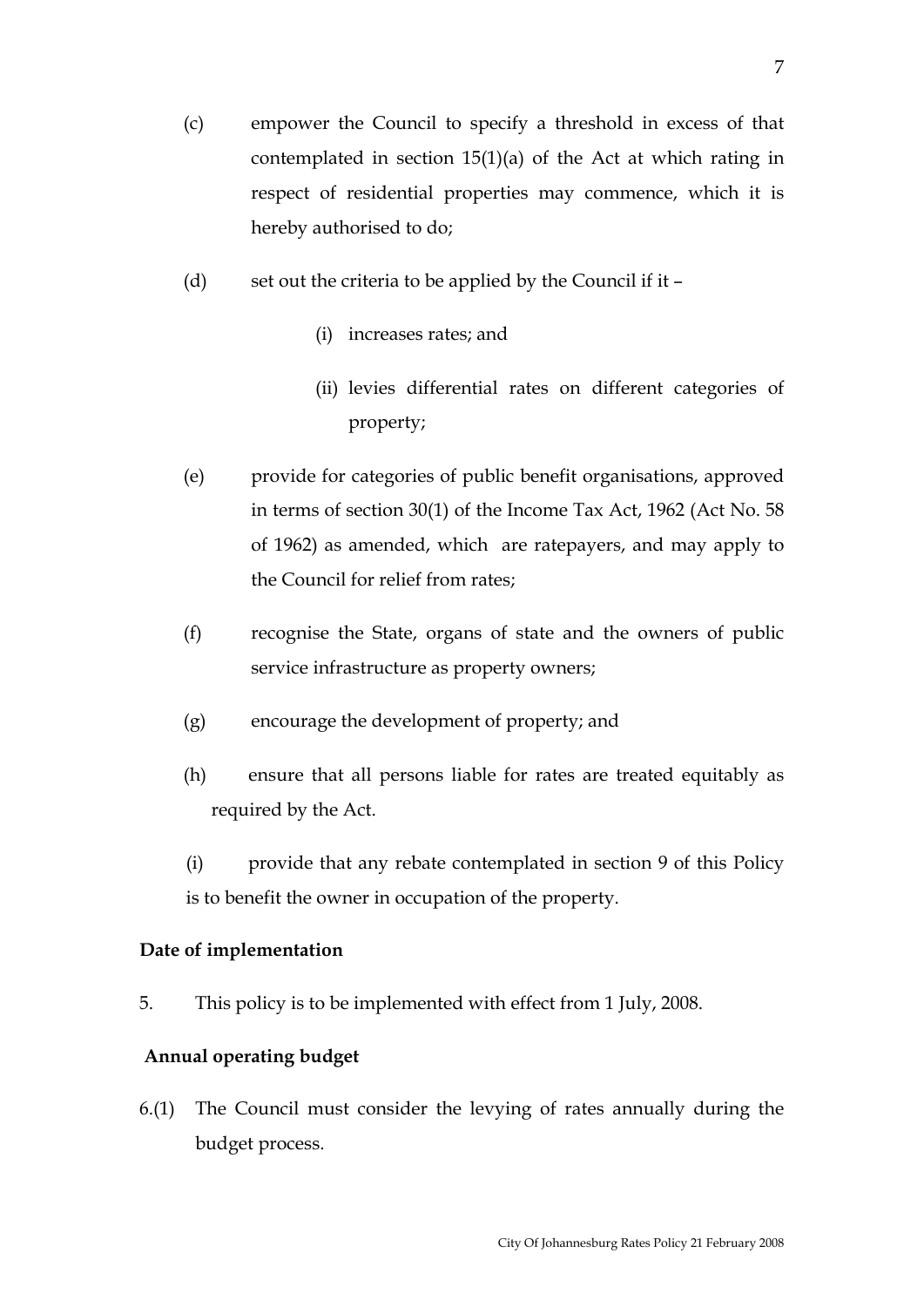- (2) Rate increases must be used to finance the increase in operating costs of municipal services and facilities.
- (3) In determining the level of increases in the rates the criteria to be applied may include the following:
	- (a) The inflation rate as indicated by the consumer price index excluding mortgage bonds;
	- (b) the financing of increased operating expenditure in the budget of the Council;
	- (c) the financing of additional maintenance expenditure included in the operating budget of the Council;
	- (d) the financing of additional depreciation charges included in the operating budget of the Council;

(e) the additional cost of servicing debt included in the operating budget of the Council;

(f) the augmentation of any revenue shortfall;

(g) the financing from the annual operating budget of expenditure related to anything the Council is lawfully empowered to do for which provision has to be made in the budget.

(h) take into consideration the medium term budget growth factors as determined by National Treasury.

(4)(a) In terms of section 8 of the Act differential rates may be levied according to the permitted use or actual use where applicable, of the property concerned.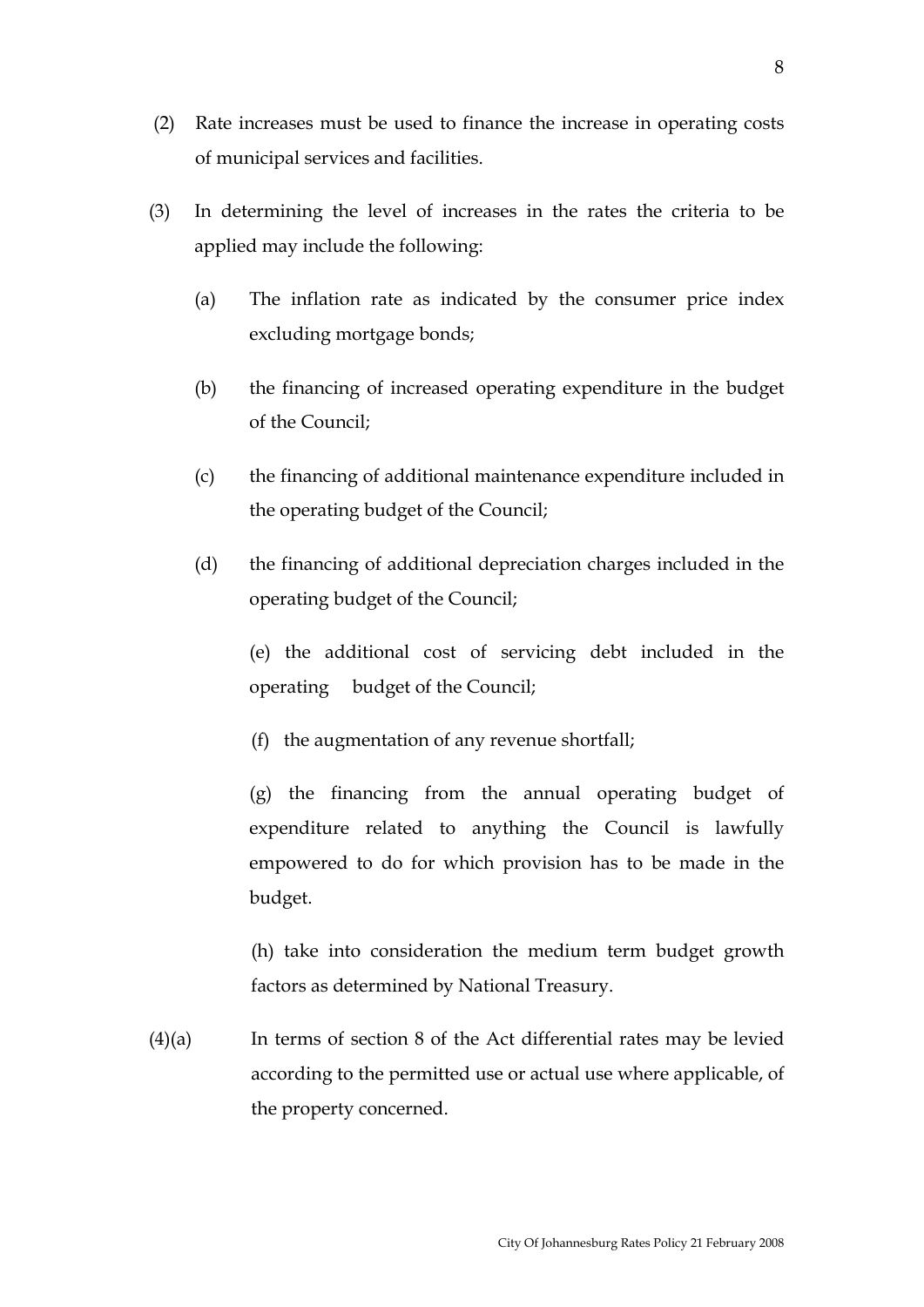- ( b) The criteria to be taken into account in determining whether a differential rate should be applied are the criteria specified in subitem (3) and –
	- (i) the need to promote economic development;
	- (ii) any administrative advantages in applying a differential rate; and
	- (iii) the need to alleviate the rates burden on the owners of any particular category of property specified in item 7.
- (5) Rates are levied in accordance with the Act as an amount in the Rand based on the market value of all rateable property as reflected in the valuation roll and any supplementary valuation roll, as contemplated in Chapters 6 and 8, respectively, of the Act.

# **Categories of property for levying of differential rates**

- 7. For purposes of levying differential rates based on the permitted use of properties in terms of section 8(1)(b), read with 3(3)(b) and 3(3)(c) of the Act, the following categories of property are determined:
	- (a) Business , commercial and industrial;
	- (b) residential property;
	- (c) residential sectional title
	- (d) residential property with consent use
	- (e) municipal property : not rateable;
	- (f) municipal property : rateable;
	- (g) property owned by the State or an organ of state;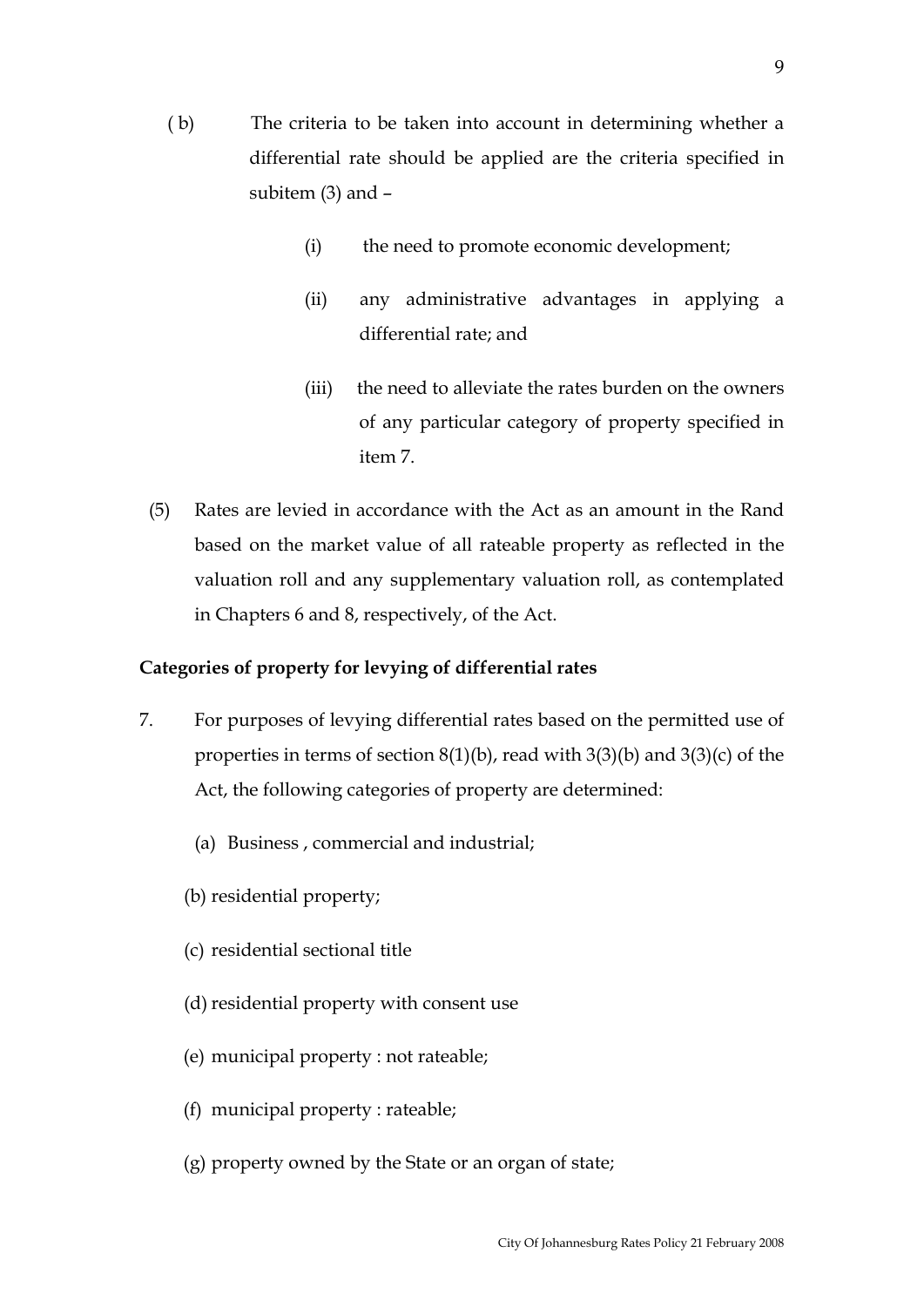- (h) farming land used for bona fide farming;
- (i) public service infrastructure;
- (j)property used for multiple purposes;
- (k) agricultural holdings used for agricultural purposes;
- (l) vacant land irrespective of zoning
- (m) mining property;
- (n) education;
- (o) religious;
- (p) special.

# **Clarification of categories of property**

- 8.(1) The categories of property specified in item 7 are further circumscribed as follows :
	- **(a) Business , commercial and industrial**

Property in this category includes –

- (i) property zoned for business, commercial or industrial purposes;
- (ii) property used for game farming and / or eco –tourism ;
- (iii) property used as a race course for any racing in connection with which betting is carried on by means of a totalizator or otherwise; and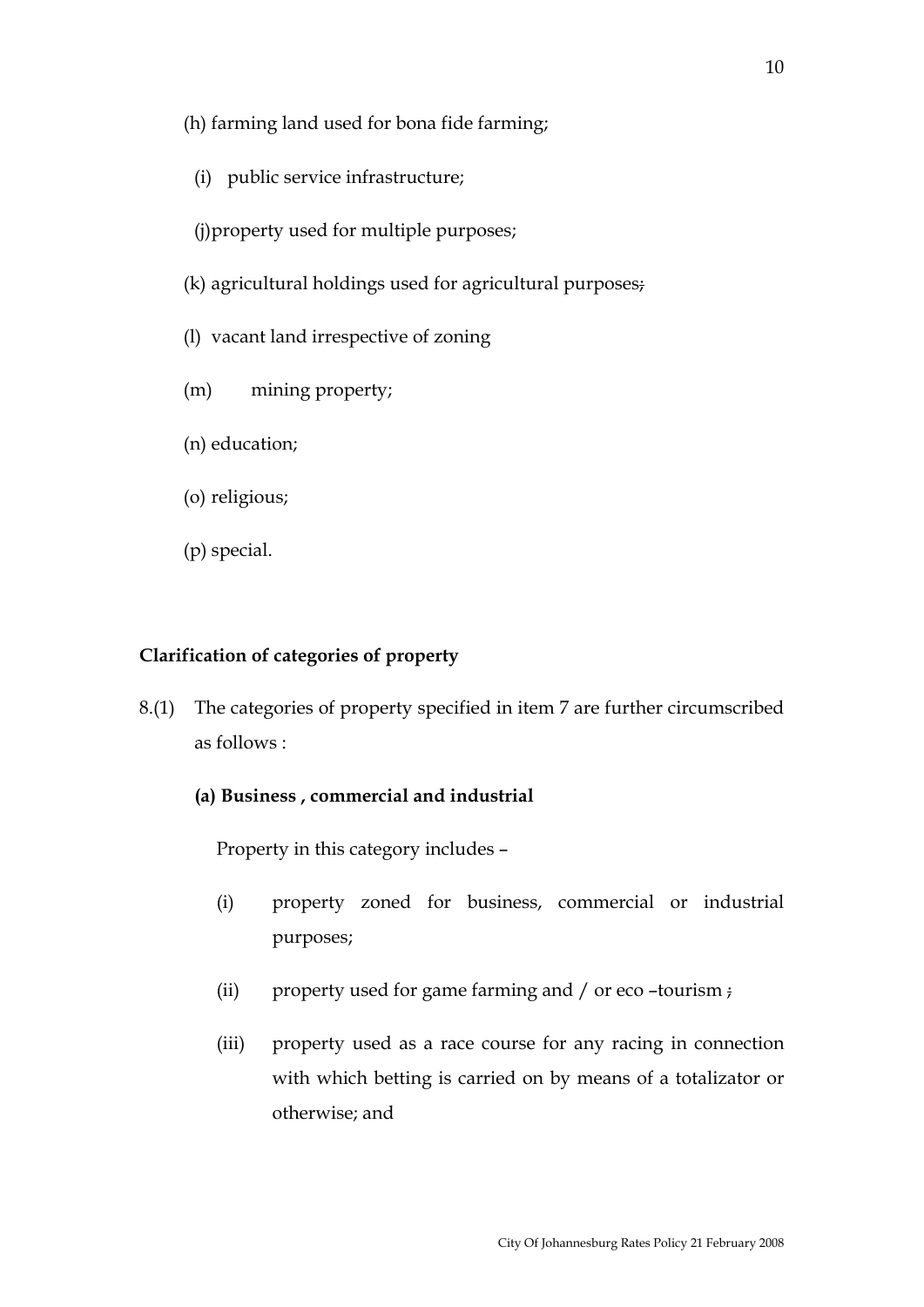(iv) property zoned general used for business, commercial or industrial purposes unless such property is used for residential purposes in which case the residential tariff will be applied;

### **(b) business and commercial and industrial – sectional title**

It is permissible for a business to operate from a property that is held in terms of the Sectional Titles Act, 1986 (Act No. 95 of 1986), in which case the sectional title owner is liable for rates.

## **(c) residential property includes the following :**

#### **(i) residential**

Property zoned and used for residential purposes but excluding any business or commercial zoned property with a residential component or residential with consent use.

#### **(ii) residential sectional title**

 Property zoned residential and used solely for residential purposes held in terms of the Sectional Titles Act, 1986 (Act No. 95 of 1986) is, from the implementation of the Act, individually subject to the levying of rates;

#### **(iii) residential – consent use**

 A consent use is an extended right to use land or to erect and use a building on the land granted in terms of an applicable town planning scheme.

(i) This category includes any property zoned for residential purposes in respect of which a consent use has been granted for any business, commercial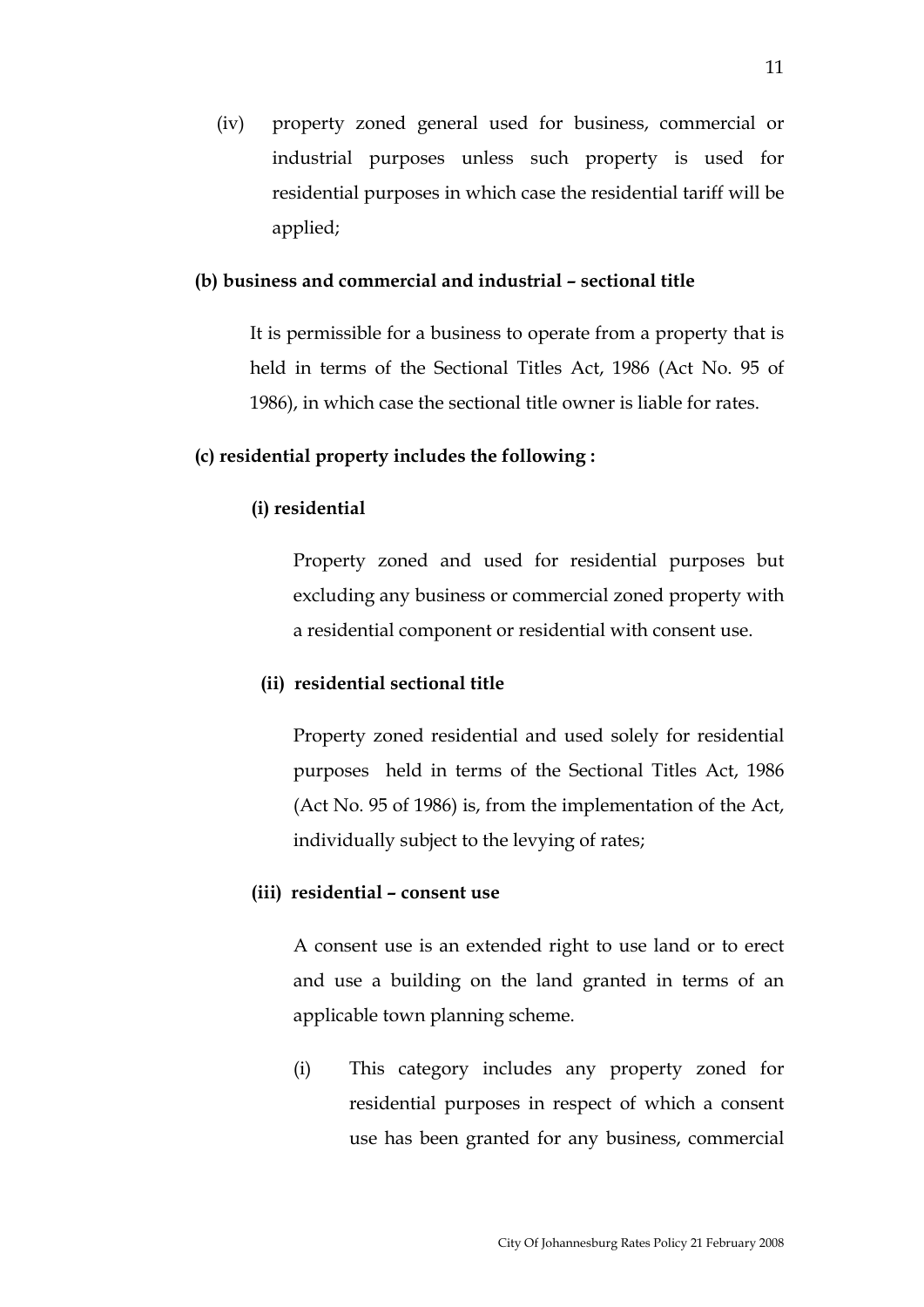or industrial purpose, and must be rated as residential with consent use.

- (ii) If a consent use is granted, the category of the property concerned will be updated in the valuation roll or supplementary valuation roll, as the case may be, to reflect residential with consent use.
- (iii) If a consent use lapses, falls away by the effluxion of time, is withdrawn or ceases to be applicable for any other reason, the owner of property may apply to the Council for the re-instatement of the residential rate, which rate must be re-instated as from the date that the Council confirms that the property is only being used for residential purposes in terms of the zoning thereof;
- (iv) Where a residential property with a market value less than that specified in the threshold is partially used for non- residential purposes, the said property will remain in the category of residential.
- (v) Consent use granted on any property other than residential will result in that property being rated at the tariff applicable to the business, commercial and industrial category.

## **(d) municipal property: not rateable**

The following types of property owned by or vested in the Council are not rateable :

(i) Public service infrastructure owned by the Council or a service provider, including Public service infrastructure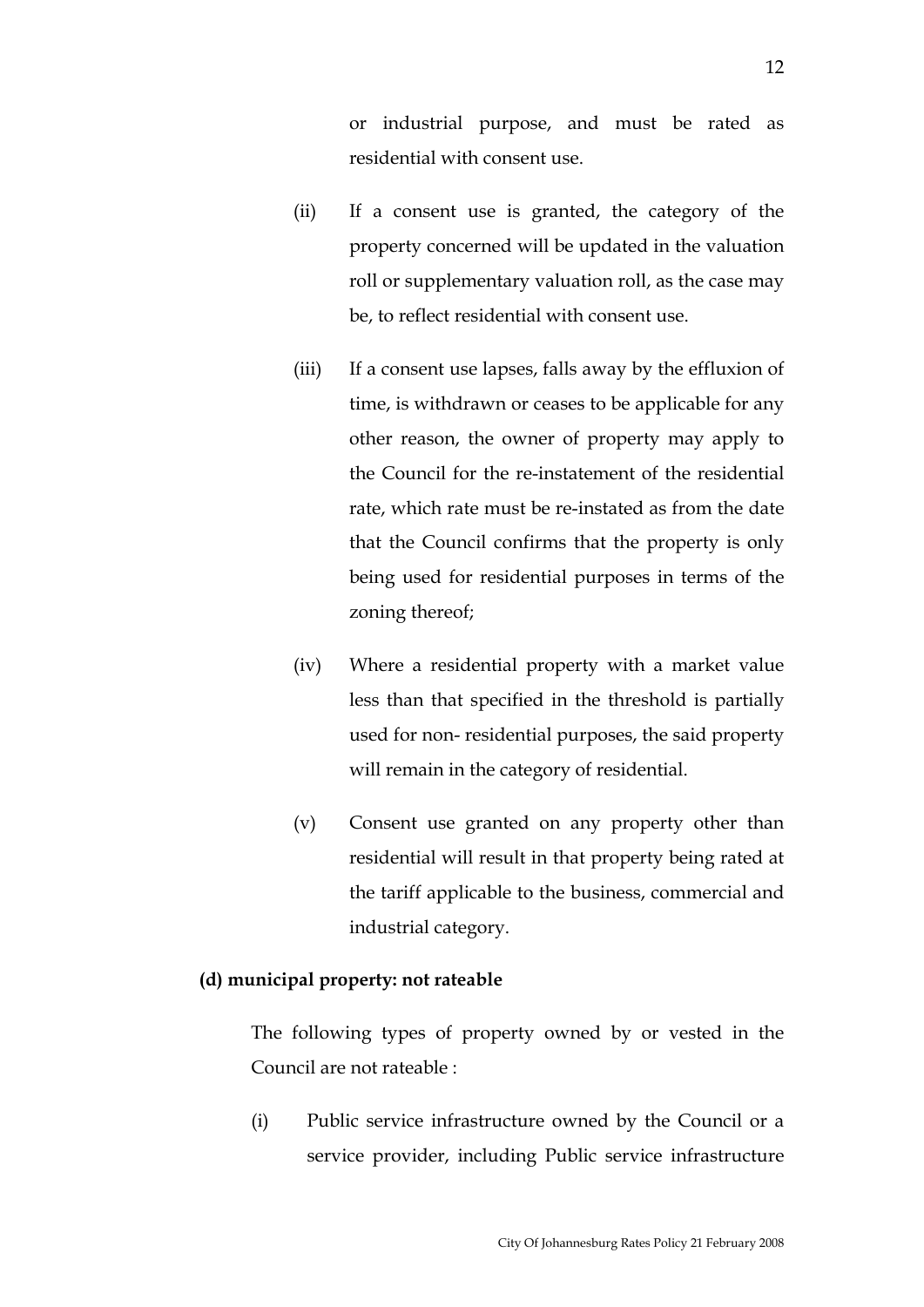vested in the Council by virtue of the provisions of Section 63 of the Local Government Ordinance, (Ordinance 17 of 1939) as amended;

- (ii) refuse tip sites;
- (iii) municipal burial grounds and adjacent public open space within the burial ground precinct and municipal crematoria;
- (iv) property used for the provision of public parks and zoned as public open space and includes undeveloped municipal property which is for the purposes of this Policy deemed to be public open space;
- (v) property used for culture, sporting and recreational facilities other than property subject to a registered lease in terms of the Formalities in respect of Leases of Land Act, 1969 (Act No. 18 of 1969), in which case the area subject to the lease is separately rated;
- (vi) municipal housing schemes;

# **(e) municipal property : rateable**

The following types of property owned by or vested in the Council are subject to rating:

- (i) Property leased to third parties in terms of a lease registered in terms of the Formalities in respect of Leases of Land Act, 1969; and
- (ii) municipal property used for purposes other than those specified in subitem) (d);

# **(f) properties owned by the State or an organ of state**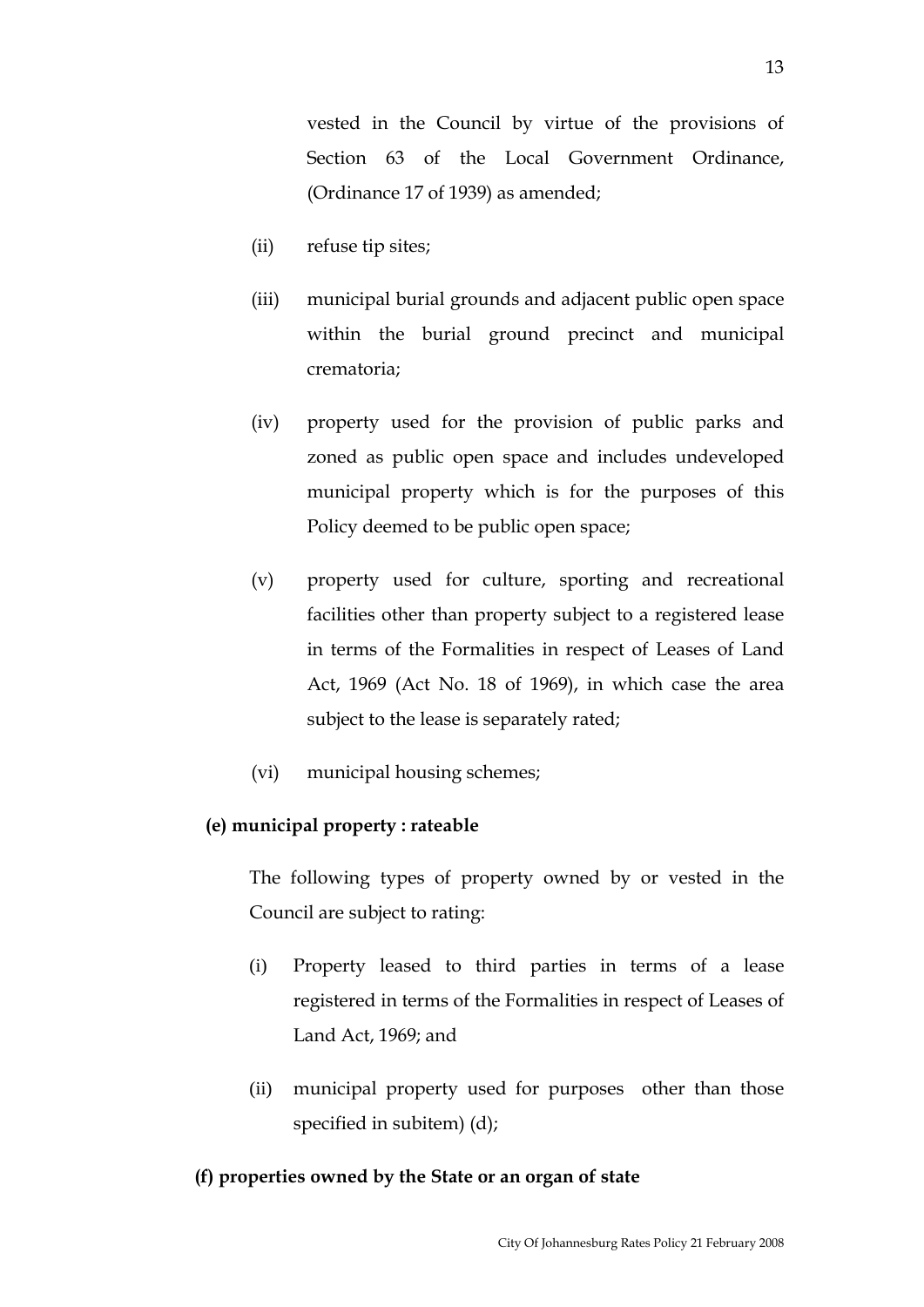- (i) Property owned by the State or an organ of state is rateable; and
- (ii) if property owned by the State or an organ of state is zoned for the provision of residential accommodation, the rates must, after presentation of a certificate of occupancy, be levied in terms of the residential tariff.

# **(g) farming property**

 Property used for bona fide agricultural purposes with the property owner deriving his principal source of income from the produce of the land; and

## **(h) public service infrastructure**

Property falling within this category is not rated;

## **(i) property used for multiple purposes**

such property is rated according to the highest tariff applicable to the permitted use thereof. Any use that is incidental to the main authorised use of a property is considered not to constitute use for multiple purposes eg, a caretaker provided with accommodation at an office suite or a security kiosk on the property;

## **(j) agricultural holdings**

Agricultural holdings are rated according to the actual use thereof.

#### **(k) vacant land**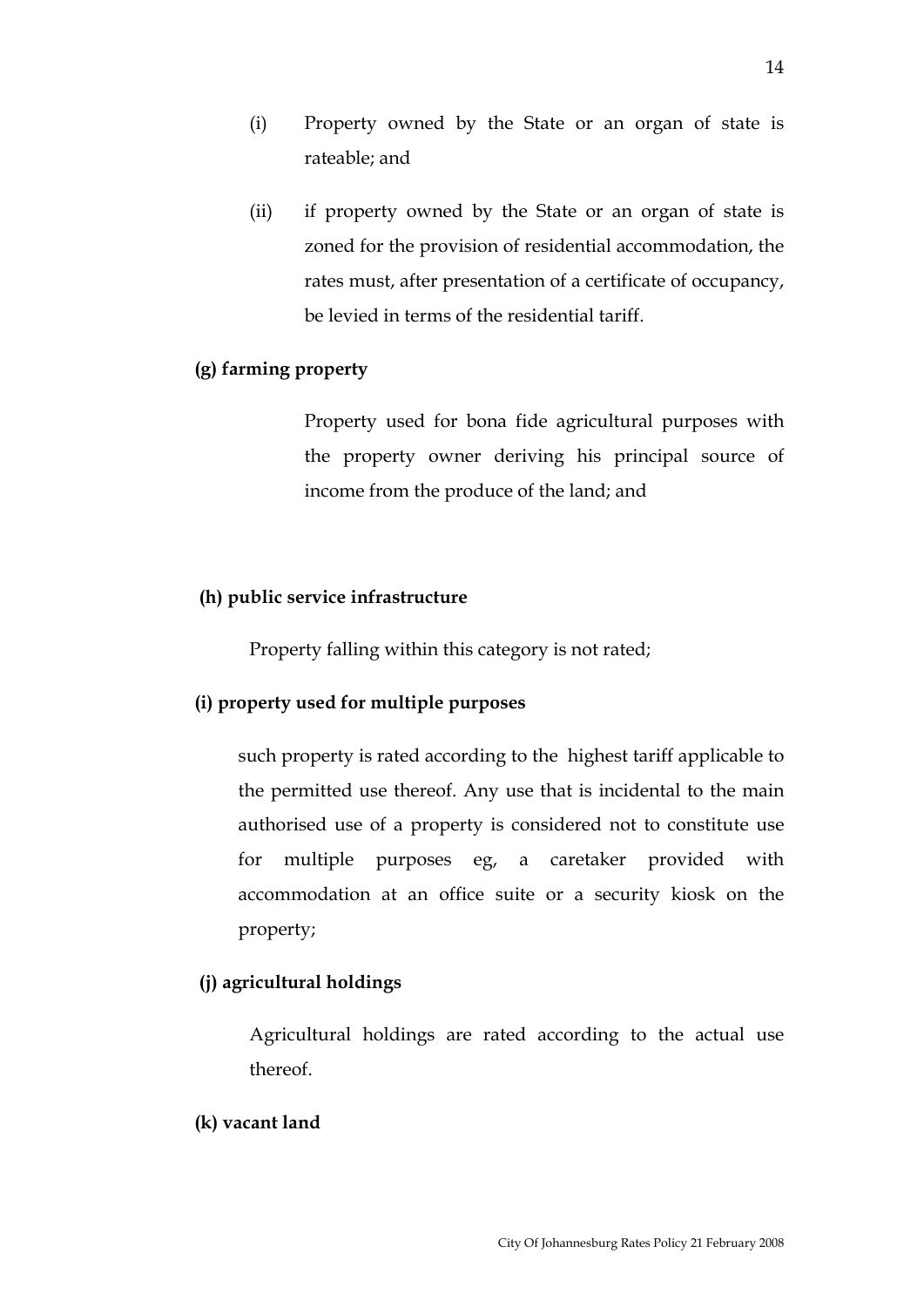- (i) Vacant land includes land without a zoning, deproclaimed mining land, and any undeveloped land/ erf within a proclaimed township or a land development area contemplated in the Development Facilitation Act, 1995 (Act No. 67 of 1995), not transferred by a developer or an applicant under that Act, is considered to be vacant land and may not benefit from any exemption, reduction or rebate. Property will continue to be rated as vacant until such time as a certificate of occupancy is issued by the Council. Vacant land excludes land referred to in sections 7(g) and (j);
- (ii) The tariff applicable to vacant land will take precedence over the tariff applicable to the property category where such land is vacant.
- (iii) Land zoned as Special with no determined use will be rated at the tariff applicable to the business, commercial and industrial category.

## **(l) mining property**

Property used for mining purposes or purposes incidental to mining operations must be rated as if zoned business or commercial or industrial.

#### (m) education

 Property owned by educational institutions that are registered with S A Revenue Services in terms of Section 30 of the Income Tax Act 58 of 1962 that provide education and development services as contemplated in Item 4 of the ninth schedule to that Act.

#### (n) religious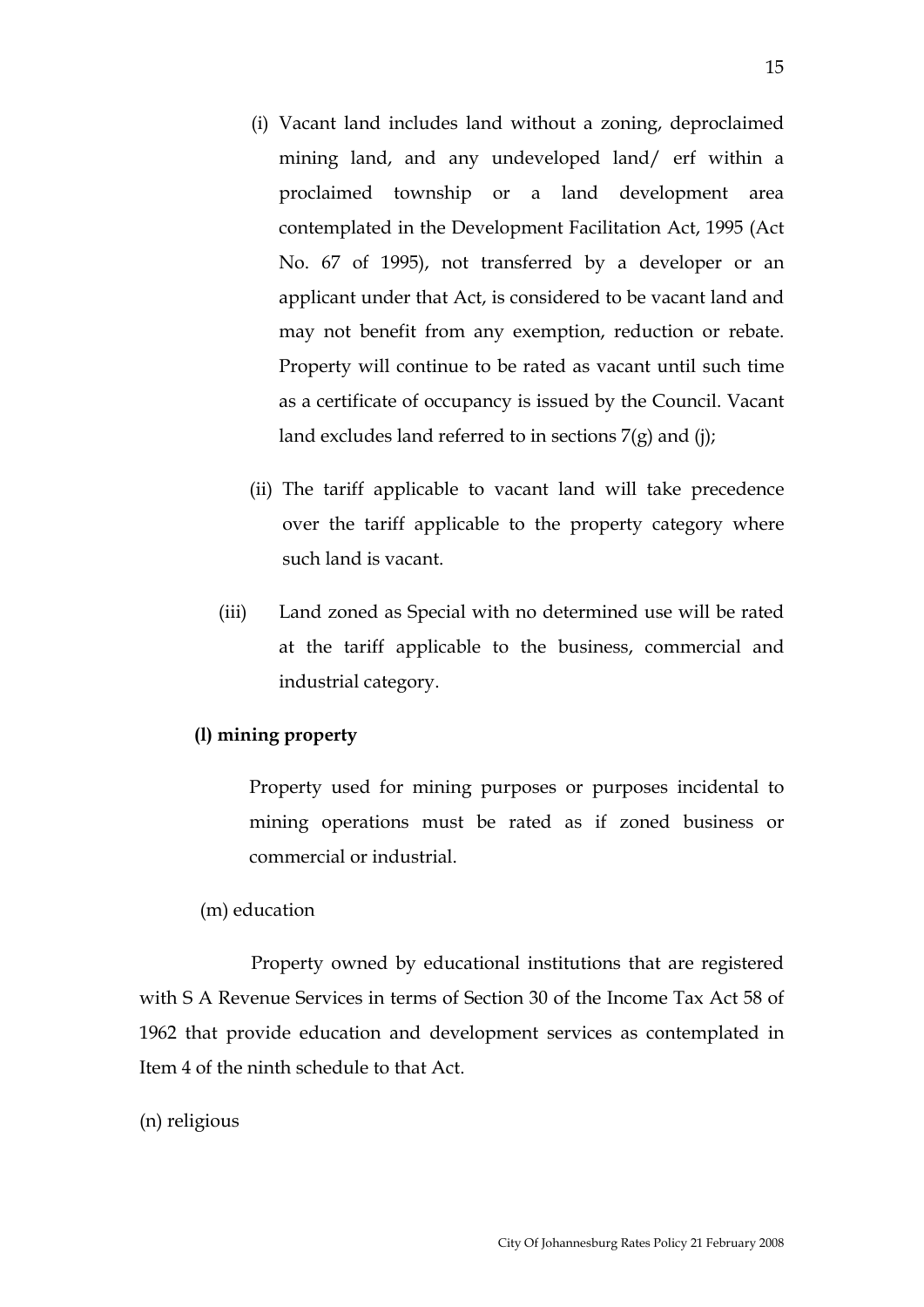Property registered in the name of and used primarily as a place of public worship by a religious community, including an official residence registered in the name of that community which is occupied by an office – bearer of that community who officiates at services at that place of worship.

(o) special

 Land zoned as Special with a determined use in terms of an applicable Town Planning Scheme will be rated at the tariff applicable to the determined use thereof.

(2) Provided that property which is used in conflict to its zoning will be rated at the tariff applicable to business commercial and industrial.

(3) Any property not falling within the ambit of subitem (1), is deemed to be business and commercial for the purposes of levying a rate.

# **Categories of ownership for purposes of exemptions, reductions and rebates: differential rating.**

- 9. Subject to Section 10 below, the following categories of ownership are determined for purposes of exemptions, reductions and rebates:
	- (a) Natural persons who own and occupy residential property who have limited income and who are not pensioners but can show that his or her annual income falls below the limit determined by Council from time to time;
	- (b) natural persons who own and occupy residential property who are dependent on a State social security grant in terms of the Social Assistance Act, 1992 ( Act No. 59 of 1992) as their sole source of income;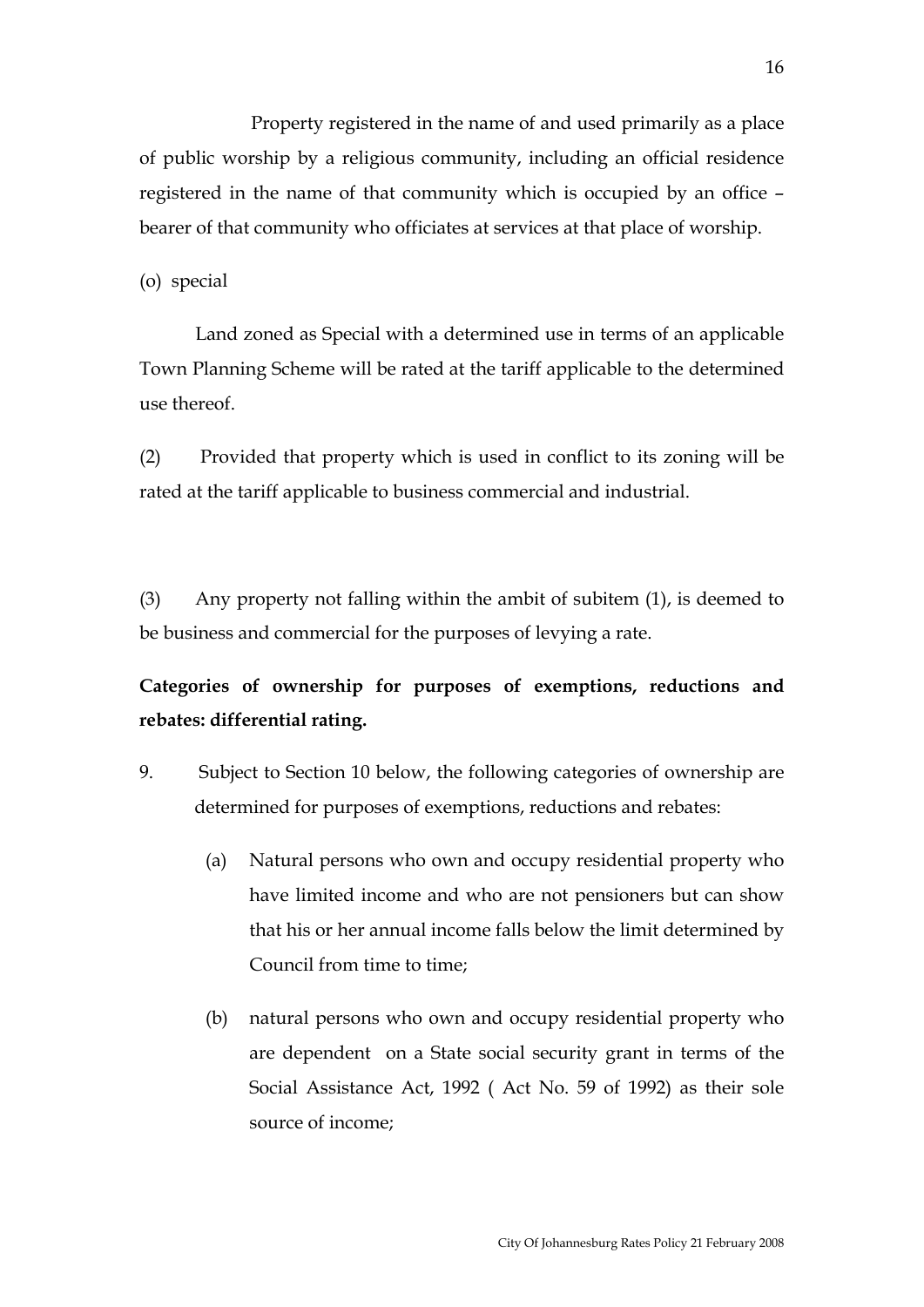- (c) pensioners who own and occupy residential property who are not persons contemplated in paragraph (b), if the total income of the household does not exceed the limit**s** determined by Council from time to time;
- (d) organisations which in the opinion of and to the satisfaction of the Council, care for the aged, and own property that is used for such purpose;
- (e) institutions which own property and provide education and / or student accommodation at –
	- (i) public schools;
	- (ii) independent schools;
	- (iii) universities; and
	- (iv) technical and other colleges;
- (f) public benefit organisations approved in terms of section 30 of the Income Tax Act, 1962, read with Items 1, 2 and 4 of the Ninth Schedule to that Act, which own property; these are welfare and humanitarian, health care and education and development;
- (g) private sports clubs which own property used primarily for sports purposes;
- (h) owners of property in the inner city which was re-zoned for residential purposes subsequent to 1 July 2001;
- (i) owners of heritage sites declared as such in terms of Section 27 of the National Heritage Resources Act, 1999 (Act No. 25 of 1999);
- (j) the State or an organ of state owning property; and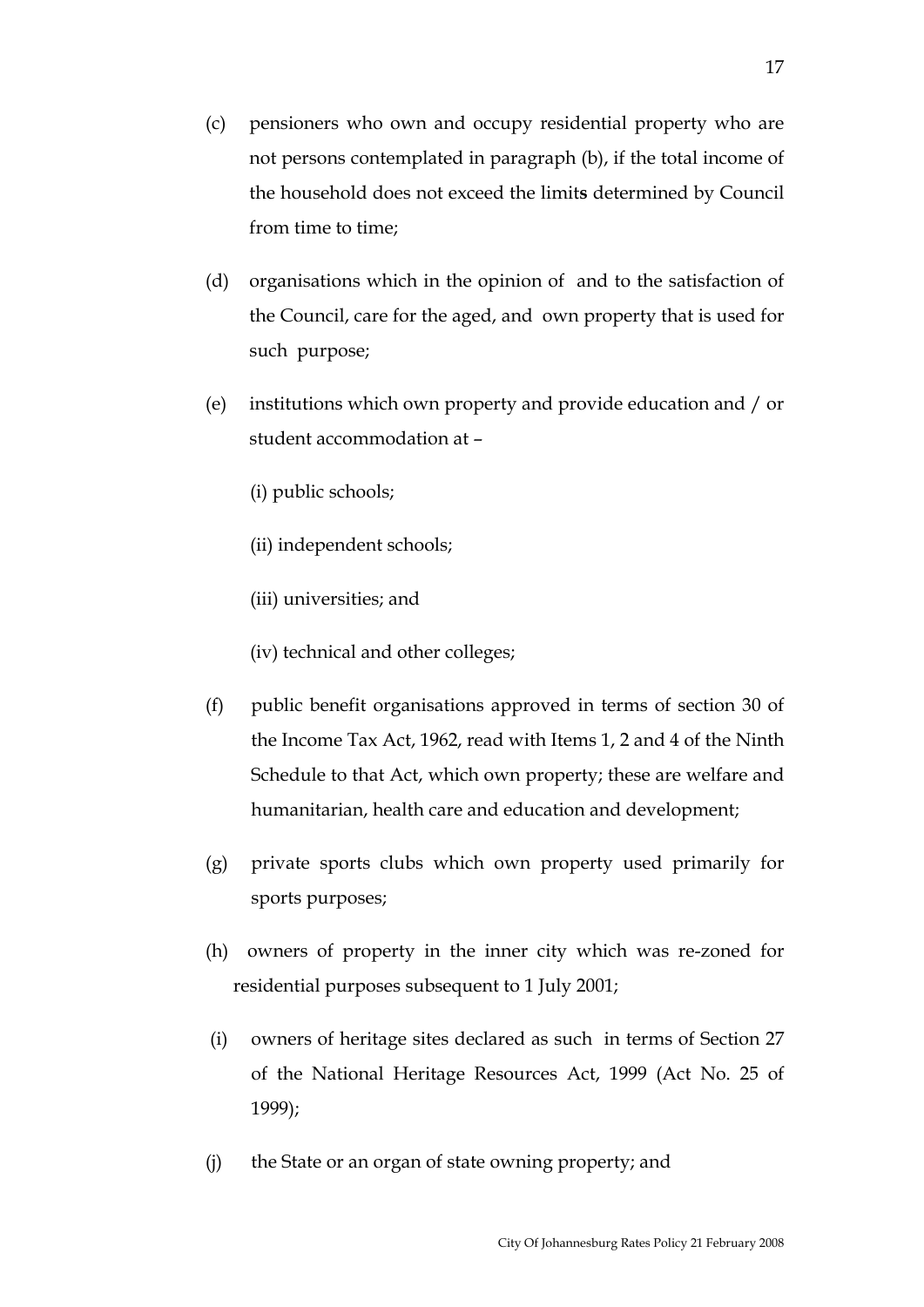(k) owners of property used for bona fide farming purposes.

(l) owners of residential property with a market value lower than the threshold above which rates may be levied as contemplated in section 15(1)(a) of the Act or a threshold determination by the Council as contemplated in item 4(c) of this policy;

(m) owners of residential Sectional Title

(n) property owned by the municipality where the rules set out herein will be applied;

(o) property registered in the name of an institution or organisation which has as its exclusive objective the protection of animals;

(p) property registered in the name of an institution or organisation which has as its exclusive objective the provision and, or promotion of youth development programmes.

**10 Rebates for categories of ownership for differential rating are further circumscribed in the proviso below as follows:** 

- (a) Owners specified in item  $9(a)$ , (b) and (c) must own and occupy the property concerned;
- (b) in respect of owners specified in item 9(b), the maximum monthly income of the household may not exceed four times the value of the prevailing State social grant plus R1;
- (c) rebates to pensioner property owners specified in item  $9(c)$ , are restricted to persons who have reached the age of 60 years;
- (d) the maximum value of the property may in respect of paragraphs (a), (b) and (c), not exceed a limit determined by the Council at the inception of a valuation roll, which limit remains applicable for the duration of that roll;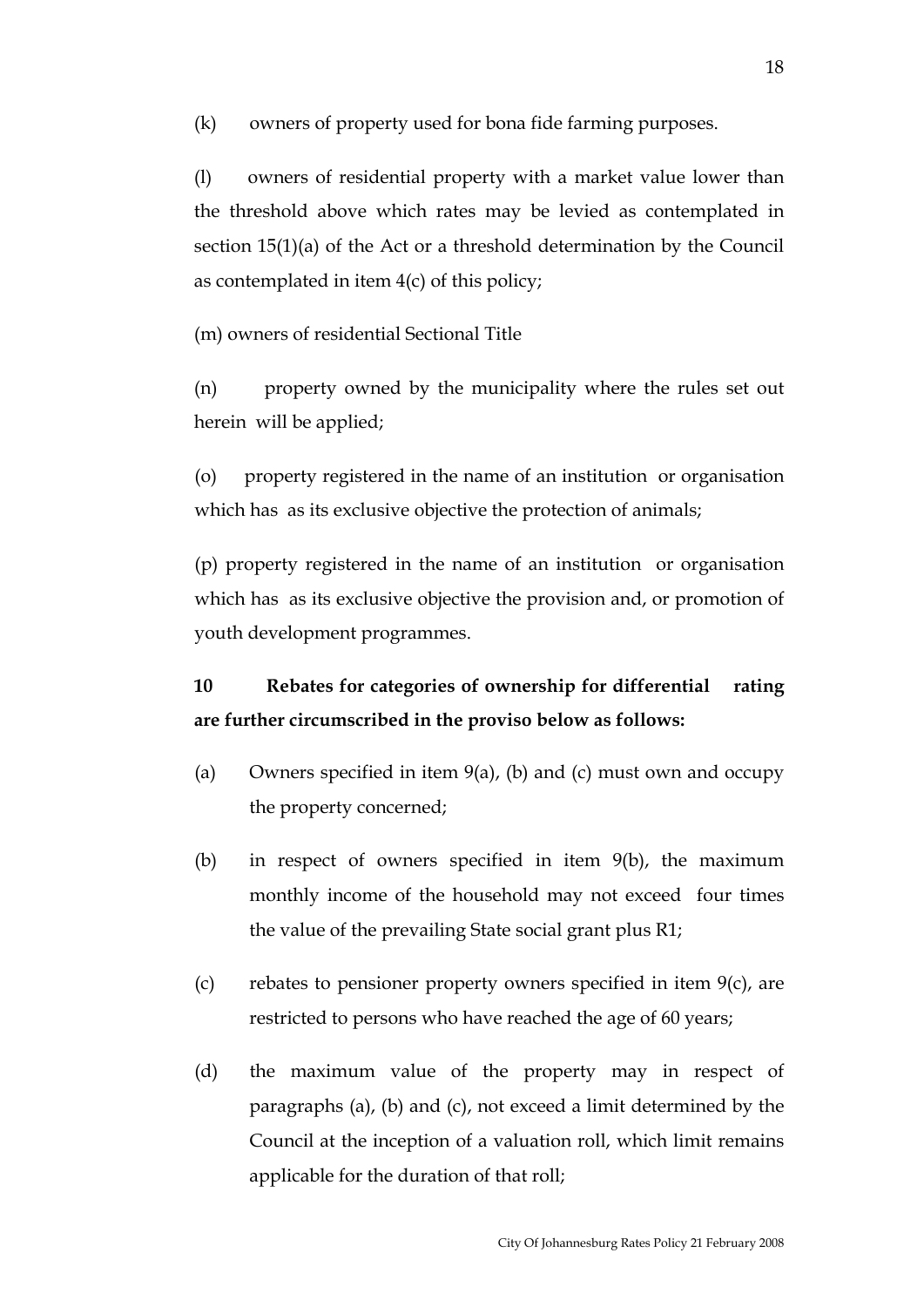- (e) any owner contemplated in paragraph (a), (b) or (c) must apply for the Council's approval of a rebate on a form prescribed by the Council accompanied by a copy of the applicant's social security card or of his or her most recent income tax assessment issued by the South African Revenue Services or other proof of income acceptable to the Council; and
- (f) a rebate is granted for a maximum period of two years provided that the status of the beneficiary does not change within this period, after which it is necessary to re-apply in terms of paragraph (e). A beneficiary in receipt of a rebate as contemplated in sections  $9(a)$ , (b) or (c) is required to notify the Council in writing in the event of a change in financial status that may affect the granting of the rebate.
- (2) No retrospective rebates will be granted and rebates contemplated in item 10(3) below are dependent upon successful application to the Council by 1 September 2008 and thereafter prior to validity period of any existing rebate lapsing.
- (3) The maximum extent of the rebate contemplated item 10 is as follows :
	- (a) persons specified in item  $9(a)$ :

a maximum of 75 per cent of the current monthly rates;

(b) persons in receipt of a State social security grant specified in item 9(b) :

a maximum of 100 per cent of the current monthly rates; and

(c) pensioners specified in item  $9(c)$ :

 (i) a maximum of 100 per cent of the current monthly rates where the monthly income of the household does not exceed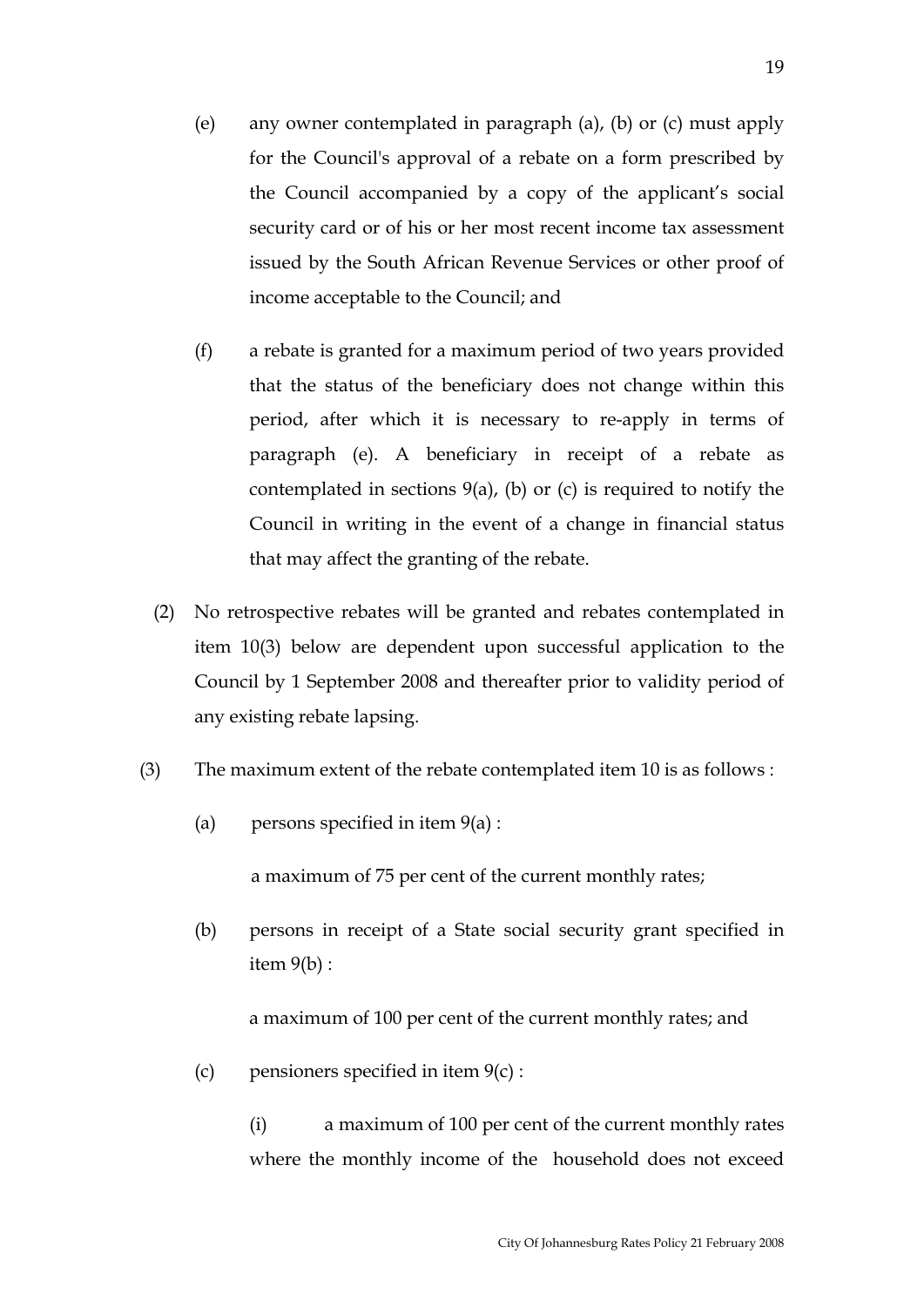the lower level threshold to be determined by Council from time to time;

 (ii) a maximum of 50 per cent of the current monthly rates where the monthly income of the household exceeds the lower level threshold but does not exceed the upper level threshold to be determined by Council from time to time;

- (4) Criteria for rebates for categories of ownership specified in items 9(d) to 9(l), inclusive, are as follows:
	- (a) Organisations caring for the aged specified in item  $9(d)$ :
		- (i) The State or an organ of state owning properties, other than housing development schemes as contemplated in the Housing Development Schemes for Retired Persons Act, 1988 (Act No. 65 of 1988), and any similar scheme for housing the aged irrespective of its date of establishment:

 A maximum of 100 per cent of the current monthly rates; and

(ii) public benefit organisations owning property other than housing development schemes as contemplated in the Housing Development Schemes of Retired Persons Act, 1988, and any other similar scheme for housing the aged irrespective of the date of its establishment :

> A maximum of 100 per cent of the current monthly rates subject to an application to the Council for approval of a rebate on a form prescribed by the Council being submitted to Council before 1 September of each year;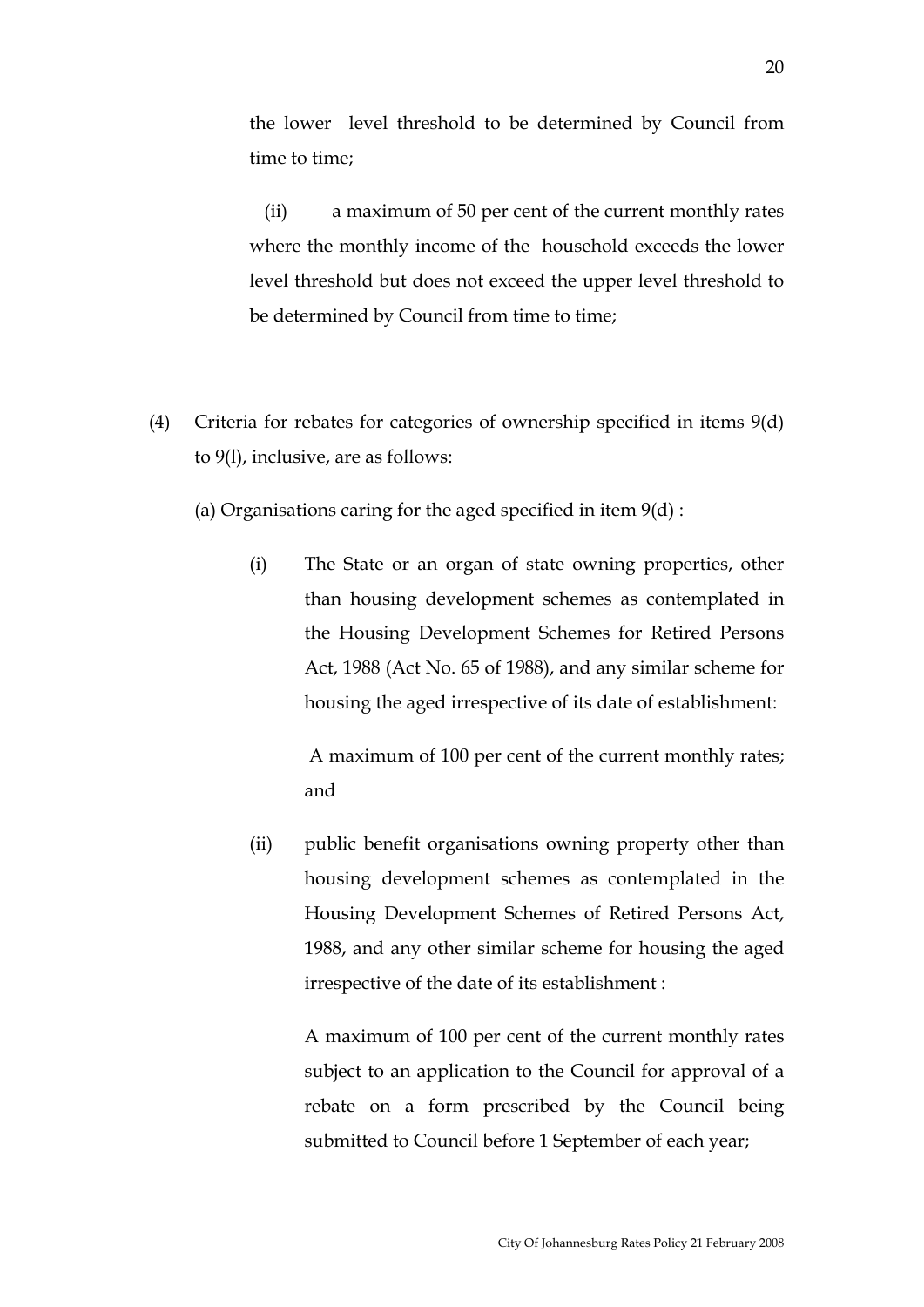(b) owners of school property specified in item  $9(e)(i)$  and  $(ii)$ :

 (i) Public primary and secondary schools which are State funded :

A maximum of 50 per cent of the current monthly rates;

(ii) independent primary and secondary schools which are not State funded in terms of section 34 of the South African Schools Act, 1996 (Act No. 84 of 1996) and are registered as independent schools in terms of the South African Schools Act, 1996 :

A maximum of 50 per cent of the current monthly rates;

(c) owners of universities specified in item  $9(e)$ (iii) :

A maximum of 20 per cent of the current monthly rates;

(d) owners of technical and other colleges specified in item  $9(e)(iv)$ :

A maximum of 20 per cent of the current monthly rates;

 (e) public benefit organisations specified in item 9(f) including such organisations owning a housing development scheme contemplated in subitem  $(4)$   $(a)(ii)$ :

A maximum of 100 per cent of the current monthly rates.

 Such organisations must annually, before 1 September make application to the Council for approval of a rebate on a form prescribed by the Council accompanied by a copy of their annual report and financial statements audited by an independent person or organisation that is not the treasurer nor connected to the treasurer of the public benefit organisation seeking relief from property rating;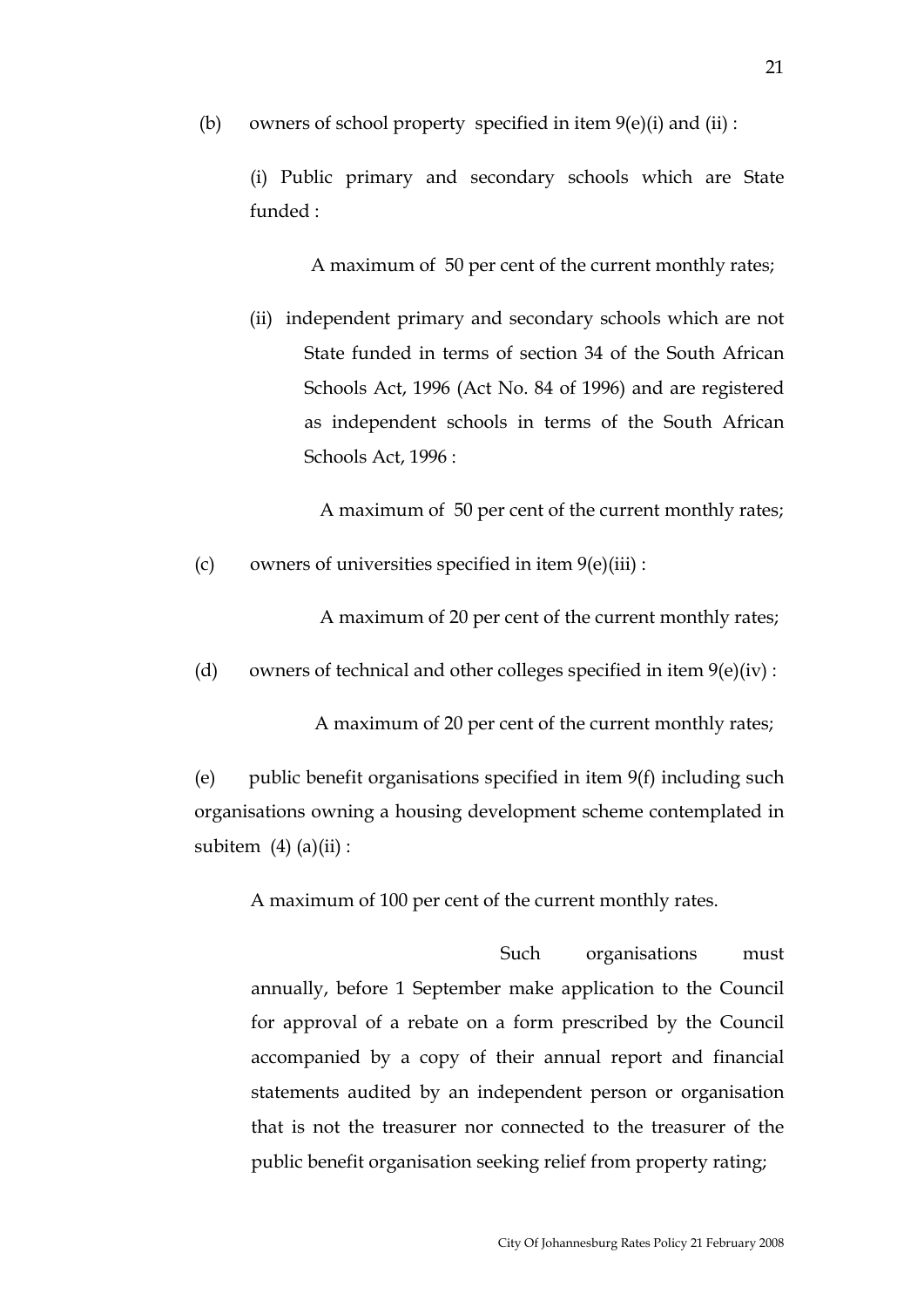#### (f) owners of private sports clubs specified in item  $9(g)$ :

A maximum of 40 per cent of the current monthly rates. Such organisations must annually, before 1 September make application to the Council for approval of a rebate on a form prescribed by the Council accompanied by a copy of their annual report and audited financial statements. Such Clubs will have to demonstrate to the Council in writing whether:

(i) the Club is unable to pay the property rates

and

(ii) the membership of the Club is open to previously disadvantaged persons

#### and

(iii) the land owned by the Club, other than that used for restaurant and bar facilities for club members is utilised primarily for sporting activities

## and/or

 (iv) the Club is actively involved in sports development programmes for previously disadvantaged communities.

(g) owners of property in the inner city as specified in item  $9(h)$  :

 $22$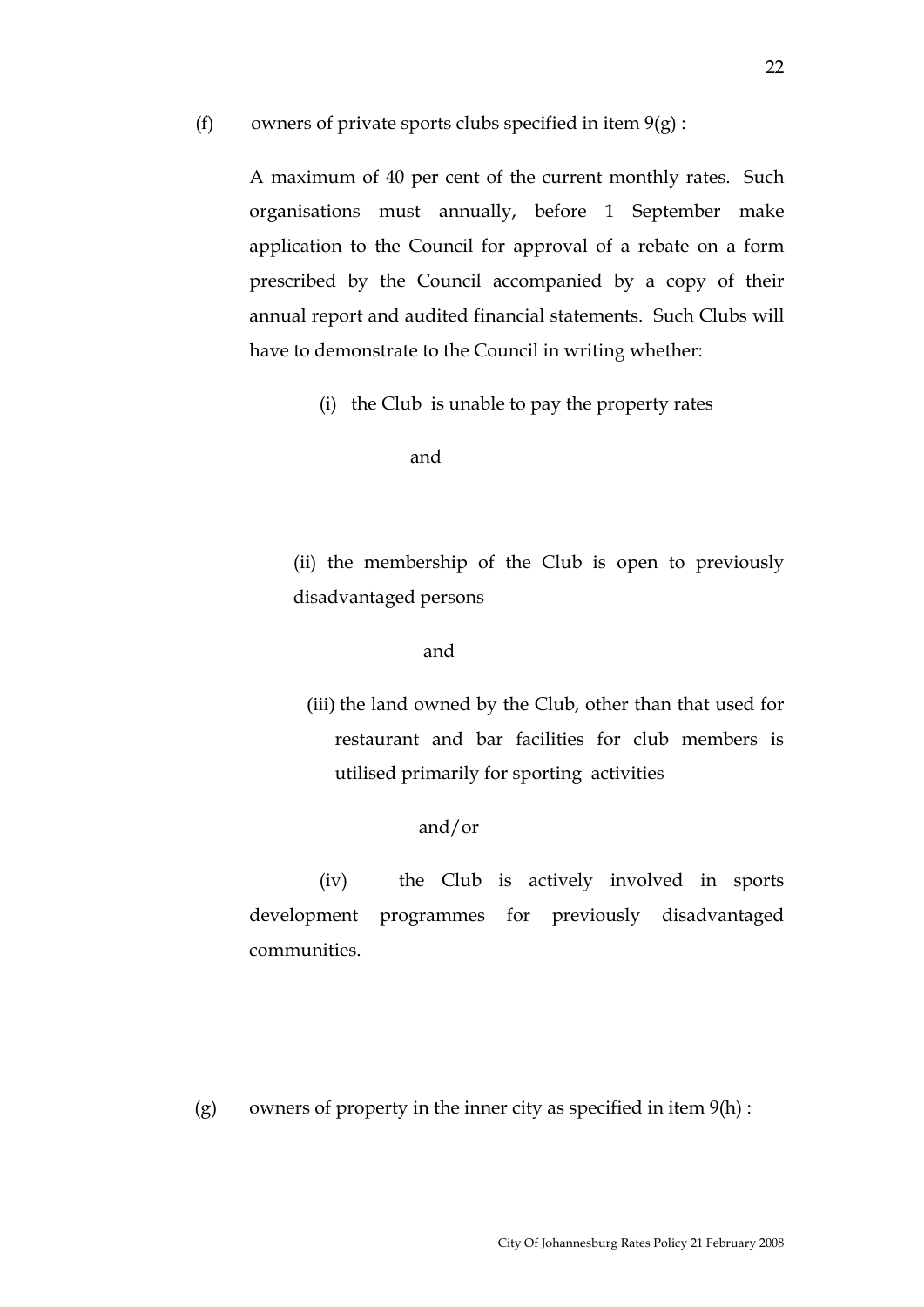A maximum of 40 per cent of the current monthly assessment rates in respect of property used for the purpose of accommodating three or more dwelling units, subject to no less than 80 per cent of the floor space on the property being used for residential accommodation;

(h) owners of heritage sites as specified in item  $9(i)$ :

Subject to any limitations that may be placed on financial incentives for the conservation of heritage resources in terms of section 43 of the National Heritage Resources Act, 1999 (Act No. 25 of 1999):

A maximum rebate of 20 per cent of the current monthly rates, subject to an application being made to the Council for approval of a rebate on a form prescribed by the Council being submitted annually before 1 September;

(i) the State or an organ of state owning properties as specified in

item 9(j) :

A maximum of 20 per cent of the current monthly rates: Provided that if State owned property or property owned by an organ of State is used for the provision of residential accommodation, the property, to the exclusion of the 20 per cent rebate referred to above, must be rated as residential property specified in item 7(b);

- (i) owners of farming property specified in item  $9(k)$ :
	- (i) Owners must meet the following conditions in order to qualify as bona fide farmers :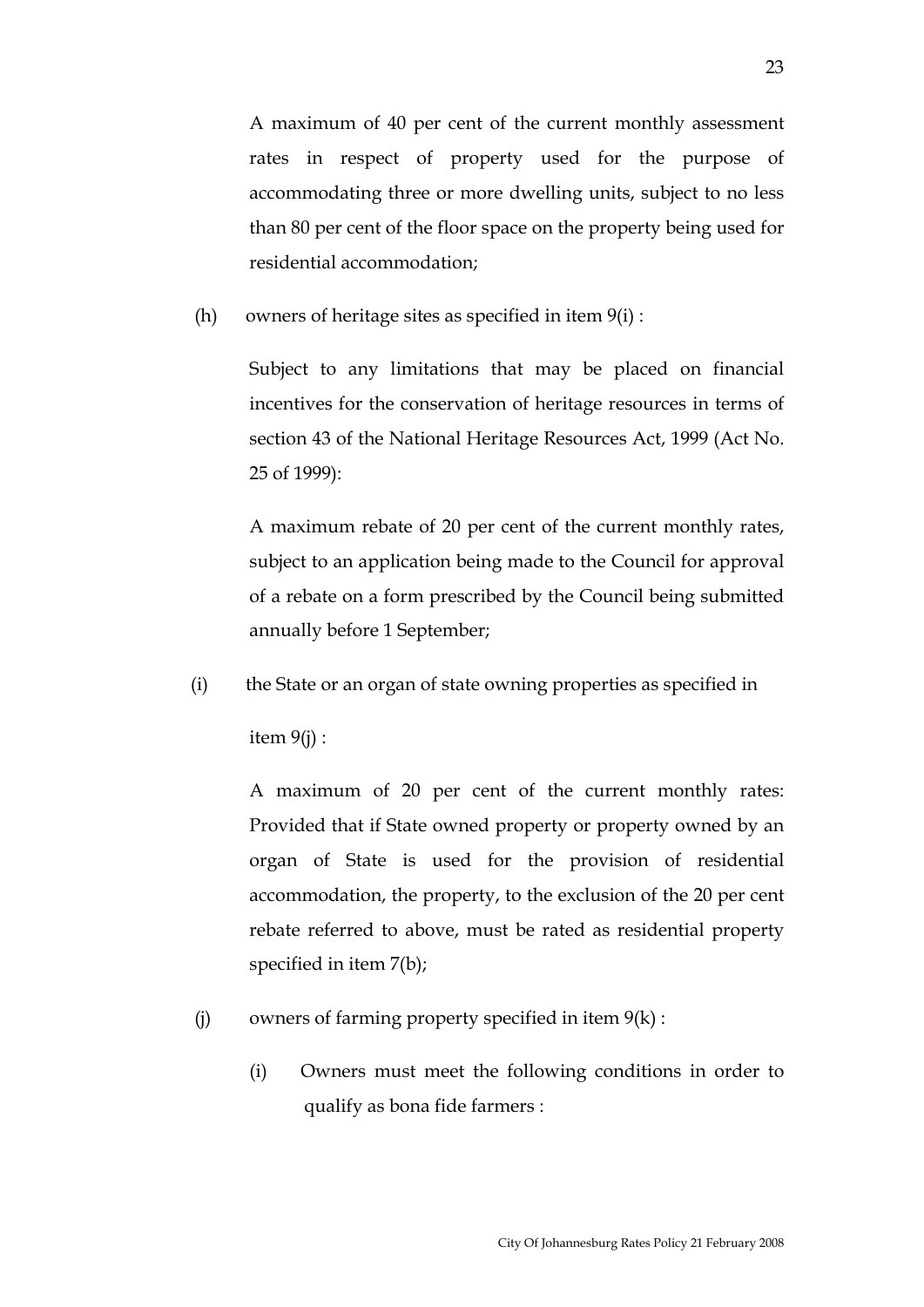- (aa) The property must be zoned for agriculture/farming and be used predominantly for bona fide farming purposes;
- (bb) the owner must be taxed by the South African Revenue Services as a farmer;
- (cc) application for a rebate must be made before 1 September every year on a form prescribed by the Council accompanied by an affidavit that all information contained in the application is true and correct;
- (ii) If the permitted use of a property in this category changes during a financial year, any rebate is forfeited from the date of approval by the Council of such change.
- (iii) The Council must, subject to the provisions of section 3(4) of the Act, in considering any application in terms of subparagraph (i)(cc), take cognisance of whether or not –
	- (aa) there are any municipal roads adjacent to the property;
	- (bb) there is any municipal sewerage available to the property;
	- (cc) there is any municipal electricity supply available to the property;
	- (dd) there is any municipal water supply available to the property;
	- (ee) there is any municipal refuse removal service provided to the property;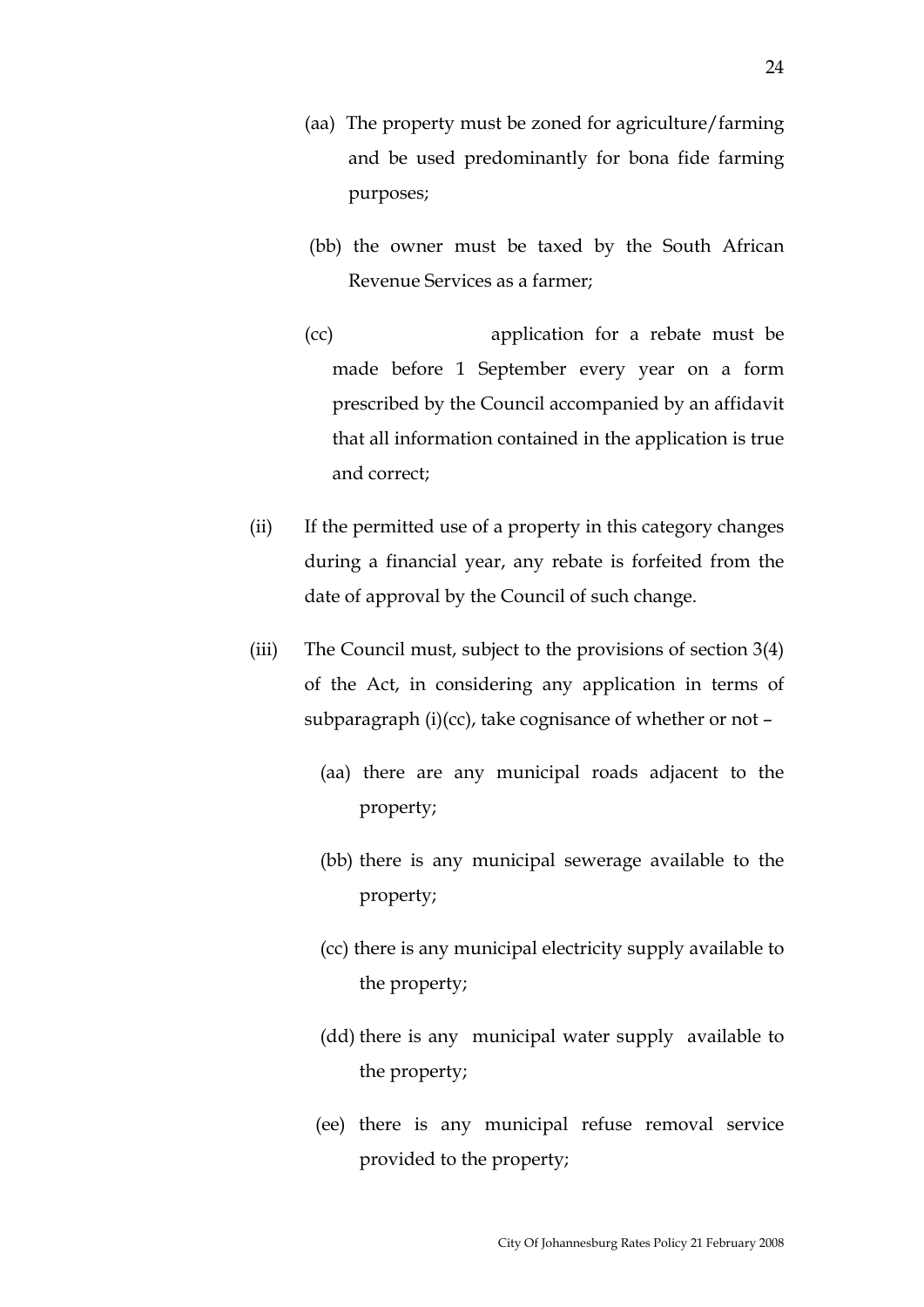- (ff) the owner is providing permanent residential accommodation on the farm for the farm workers in his or her employ;
- (gg) such residential accommodation is provided with potable water;
- (hh) an electricity supply is provided to such residential accommodation; and
- (ii) the applicant is making part of the property concerned available for a cemetery, or for buildings to be used for the educational and recreational purposes of the farm workers in his or her employ or their children :

A maximum of 55 percent of the current monthly rates.

(k) Owners of Residential Sectional Title

A maximum of 20 percent of the current monthly rates.

 (l) property registered in the name of an institution or organisation which has as its exclusive objective the protection of animals;

A maximum of 100 percent of the current monthly rates.

(m) property registered in the name of an institution or organisation which has as its exclusive objective the provision and, or promotion of youth development programmes.

A maximum of 100 percent of the current monthly rates.

## 10(5) Prioritisation and calculation of rebates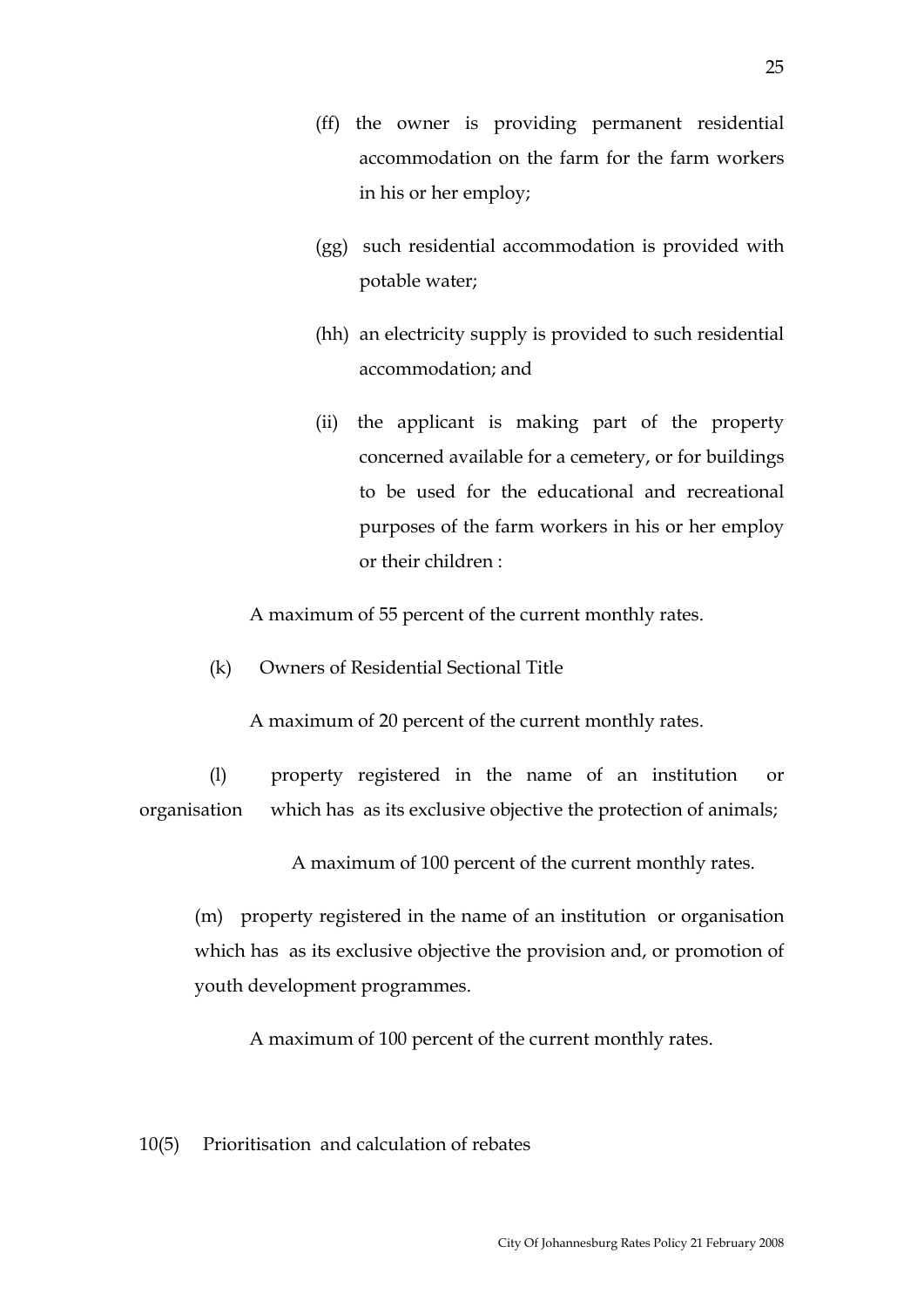- (a) Where a heritage site rebate is applicable to any particular category of ownership, such heritage site rebate will take precedence over the remaining rebates.
- (b) A remaining rebate will be calculated on the balance of rates payable after deduction of the heritage site rebate.
- (c) A Sectional Title rebate will rank second in order of precedence after the heritage site rebate has been applied.

 The granting of rebates cannot allow any rate payer a total rebate in excess of 100%

# **Certificate of occupancy**

- 11.(1) Prior to a residential property being eligible for a residential rate or a rebate, the property concerned must have been inspected by the Council and a certificate of occupancy must have been issued in respect thereof by the Council department concerned in terms of section 14 of the National Building Regulations and Building Standards Act, 1977 (Act No. 103 of 1977) : Provided that owners of residential property who are in receipt of the residential rebate at 30 June 2008, do not have to submit a certificate of occupancy.
	- (2) The onus of obtaining a certificate of occupancy rests with the owner of a property contemplated in (1) and is only obtainable from the Council department concerned.

# **Special Rating Areas**

**12** The Council may, on receipt of an application., create a special rating area or areas in terms of Section 22 of the Act.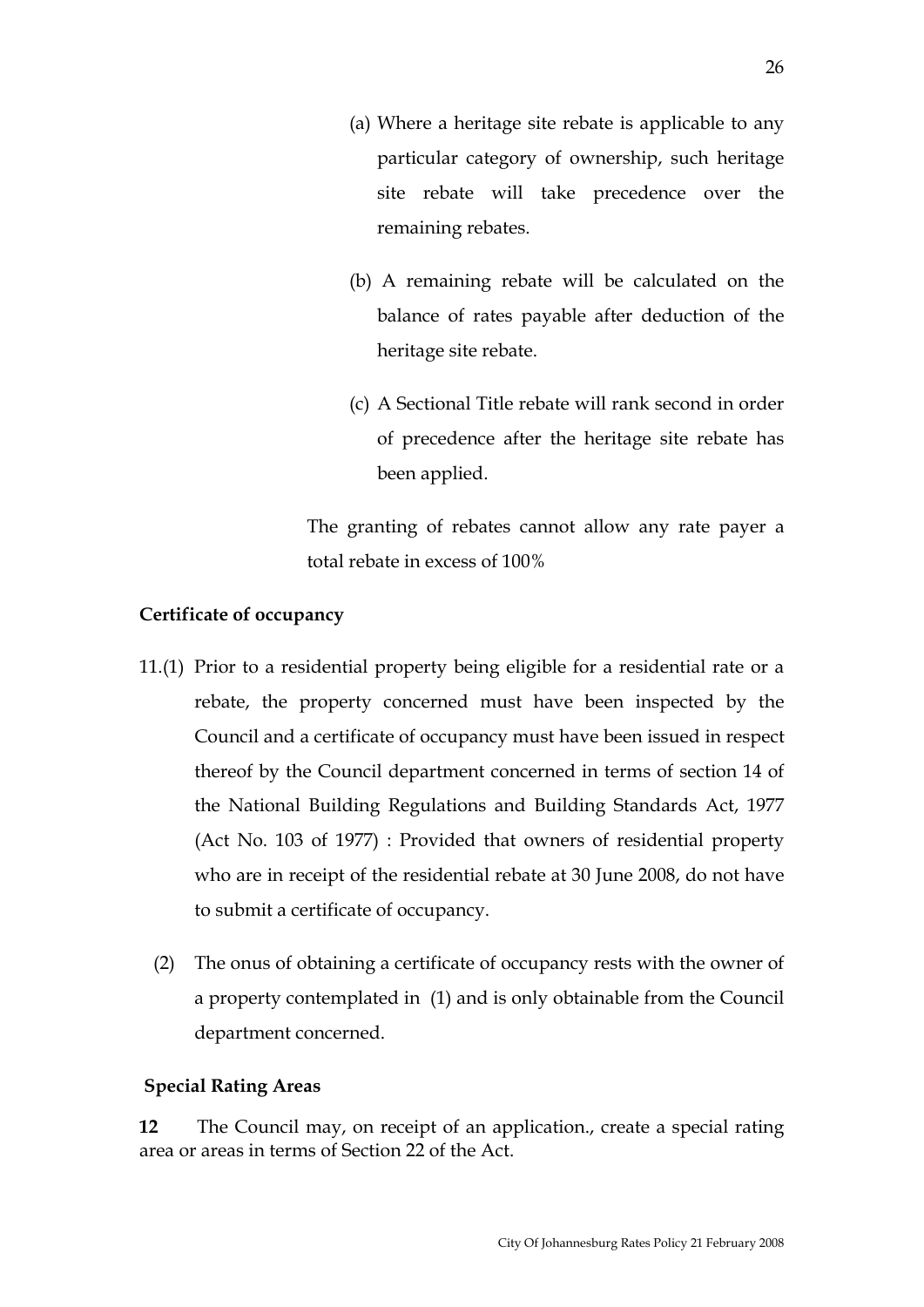## **Costs and benefits relating to rebates and phasing in**

13. Due to the fact that the cost to the Council of having granted measures contemplated in section 3(3)(e) of the Act, will vary annually and cannot be quantified in advance, provision for these costs and benefits to the local community must be made in the annual operating estimates of the Council.

## **Illegal use of a property**

- 14.(1) If a court order is issued against the owner of a residential property specified in items 7(b) and 7(c), resultant upon the illegal use thereof, any tariff lower in value than the tariff applicable to business, commercial and industrial in respect of the property concerned lapses with effect from the date of that order
	- $(2)(a)$  The owner of property contemplated in sub item  $(1)$  may, on a form prescribed by the Council, make application for the tariff lower in value than the tariff applicable to business, commercial and industrial to be reinstated.
		- (b) Such application must be accompanied by an affidavit by the owner confirming that the terms of the relevant court order have been complied with or that the property is being used in accordance with the rights accorded to that property in terms of the applicable town planning scheme.
		- (c) The tariff lower in value than the tariff applicable to business, commercial and industrial must on approval of an application in terms of paragraph (b), be reinstated as from the date of such approval.

### **Phasing in of an increase in rates**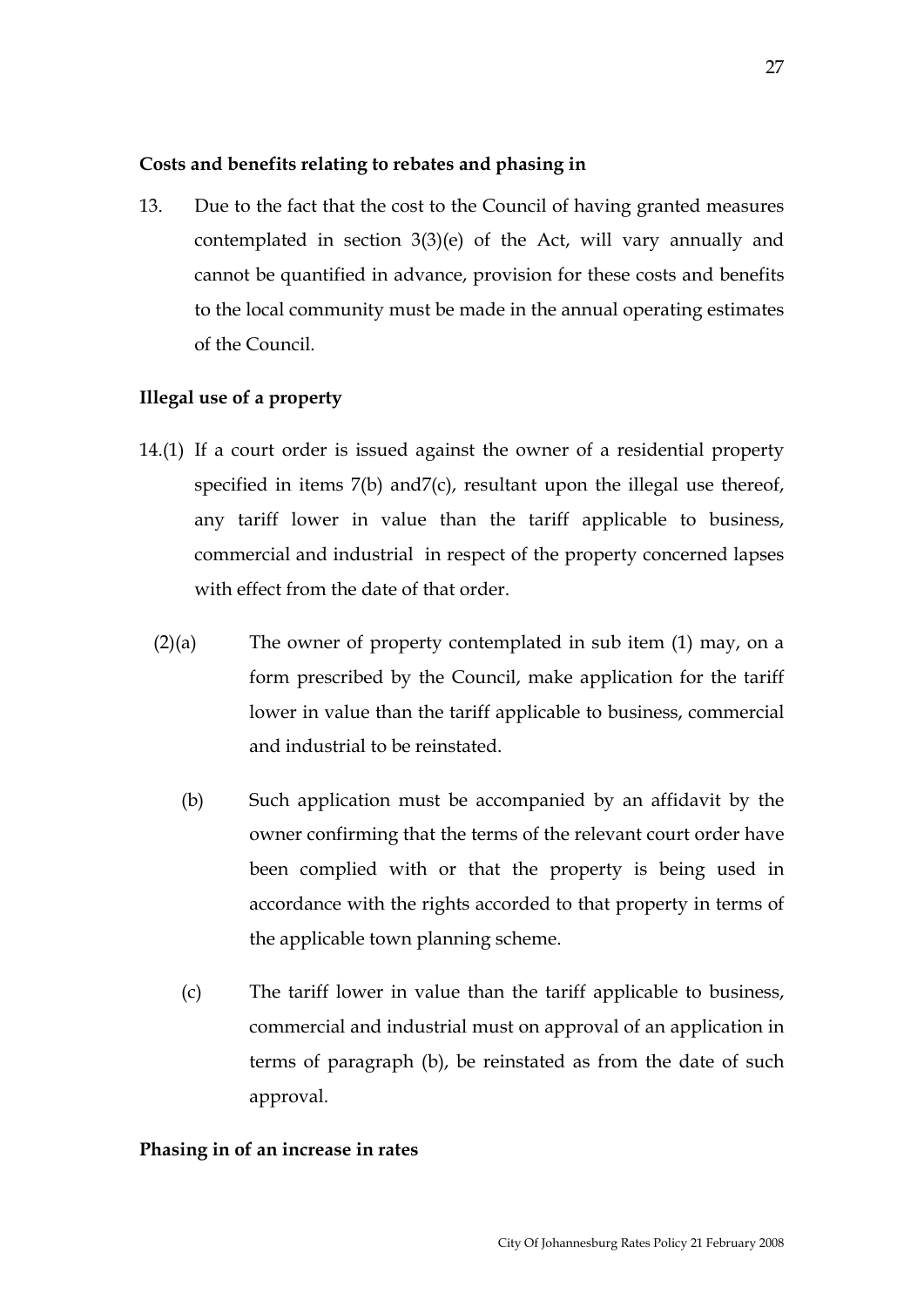15 The assessment rates on newly rateable property, as defined in the Act, will be phased in as determined in section 21 of the Act.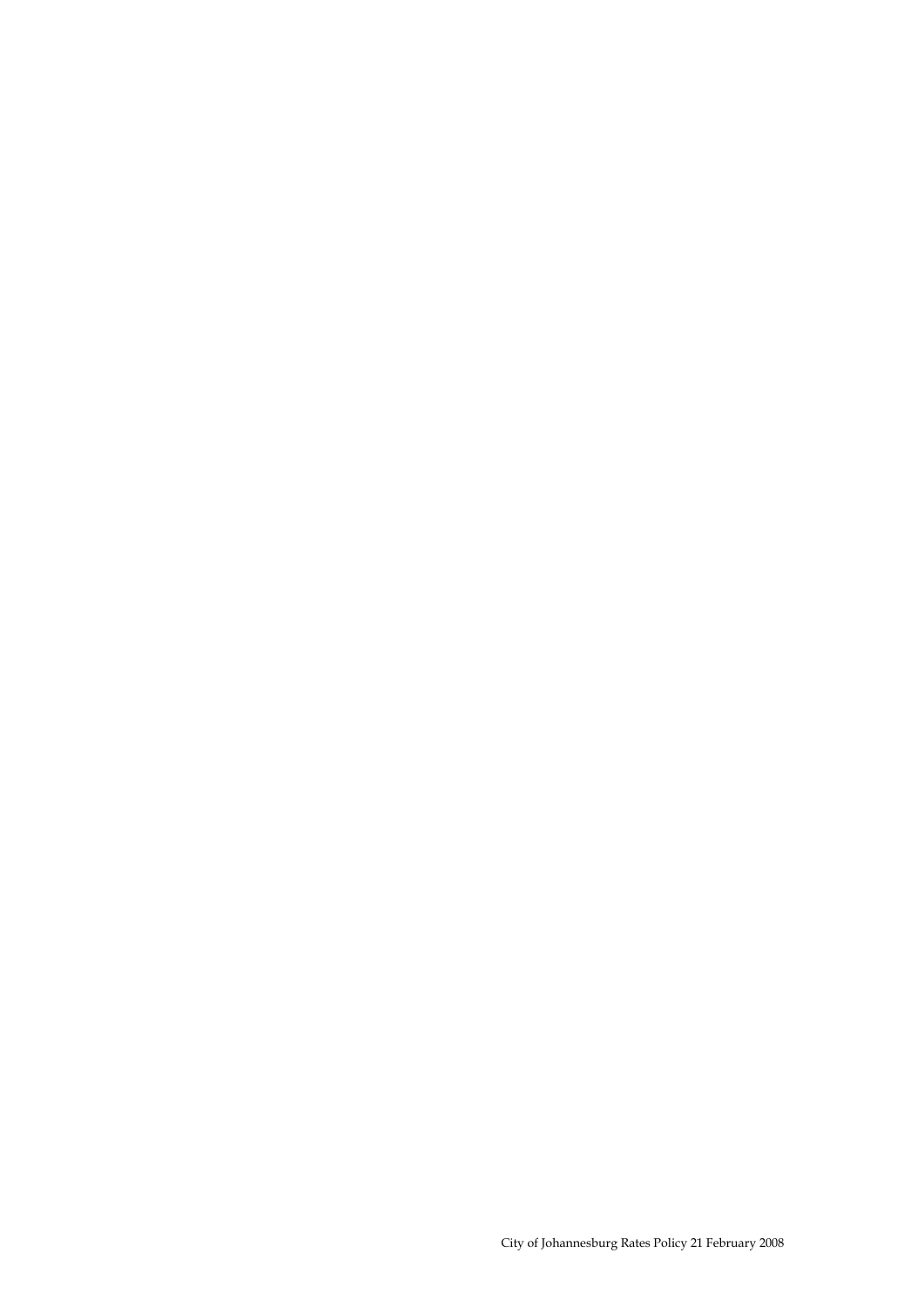#### **Liability for rates**

- 16.(1) Rates is a tax in terms of section 11 of the Prescription Act, 1969 (Act No. 68 of 1969), and the Council may recover rates in arrear for a period of up to 30 years;
	- (2) Because rates constitute taxation, there is no *quid pro quo* between the ratepayer and the benefit received from the Council.
	- (3)(a)Rates which are recovered by the Council on a monthly basis, are payable on or before the due date stipulated in the account sent to the ratepayer.
		- (b) Rates are payable in full and interest will be charged on rates that are in arrears.
	- (4) A ratepayer remains liable for the payment of the rates whether or not an account has been received and if an account has not been received, the onus is on him or her, to establish the amount due for the rates and to pay that amount to the Council.
	- (5) In the case of joint ownership of property, all the property owners are jointly and severally liable for the payment of rates and any interest charges thereon.
- (6) In respect of property that has been let by a ratepayer, the Council may recover unpaid assessment rates from the tenant to the extent of any unpaid rental due to the ratepayer.
- (7) The Council may recover unpaid rates from the agent of the ratepayer but only to the extent of the rental in respect of the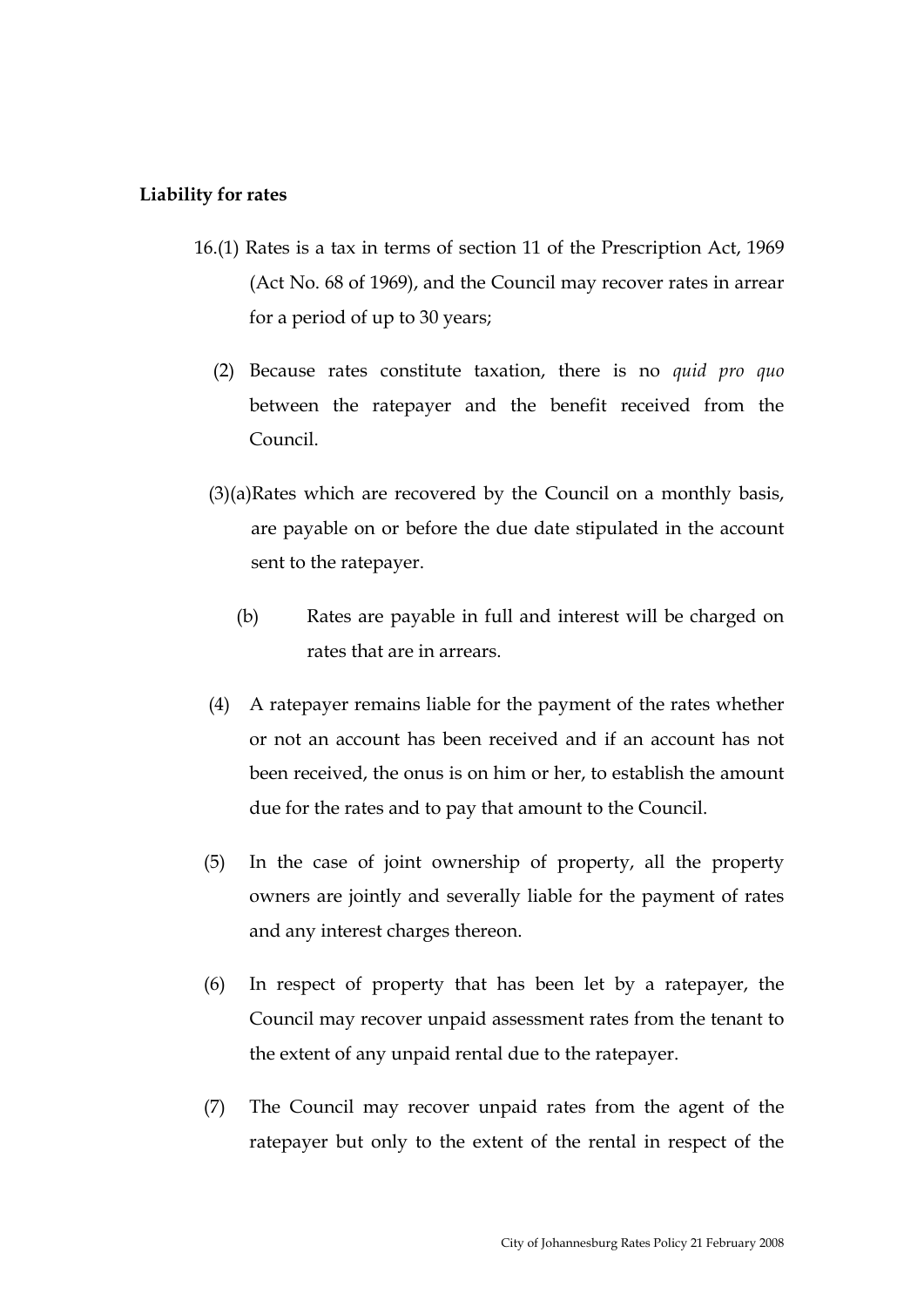property concerned received by the agent, less any commission due to the agent by the ratepayer.

 (8) If a ratepayer wishes to dispose of a property, he or she must comply with the provisions of section 118 of the Systems Act which requires an advance payment of an amount to cover, *inter alia,* the rates due before a rates clearance certificate is issued, such payment to be calculated to cover a lead time of at least 150 days.

## **Dealing with applications in terms of the Policy**

17 The Council must consider every application in terms of this Policy within a reasonable time, and may approve the application or refuse it.

#### **Inspection of and objection to an entry in the Valuation Roll**

- 18(1) Once the Council has given notice that the valuation roll is open for public inspection, any person may within the inspection period, inspect the roll and may lodge an objection with the municipal manager against any matter reflected in the roll or omitted from the roll.
- (2) Objections must be in relation to a specific property.
- (3) The lodging of an objection does not defer liability for the payment of rates.

#### **Conclusion**

19(1) Rates constitute the principle source of revenue for the funding of those municipal services where the benefit is shared by the local community and does not accrue to any individual person or ratepayer.